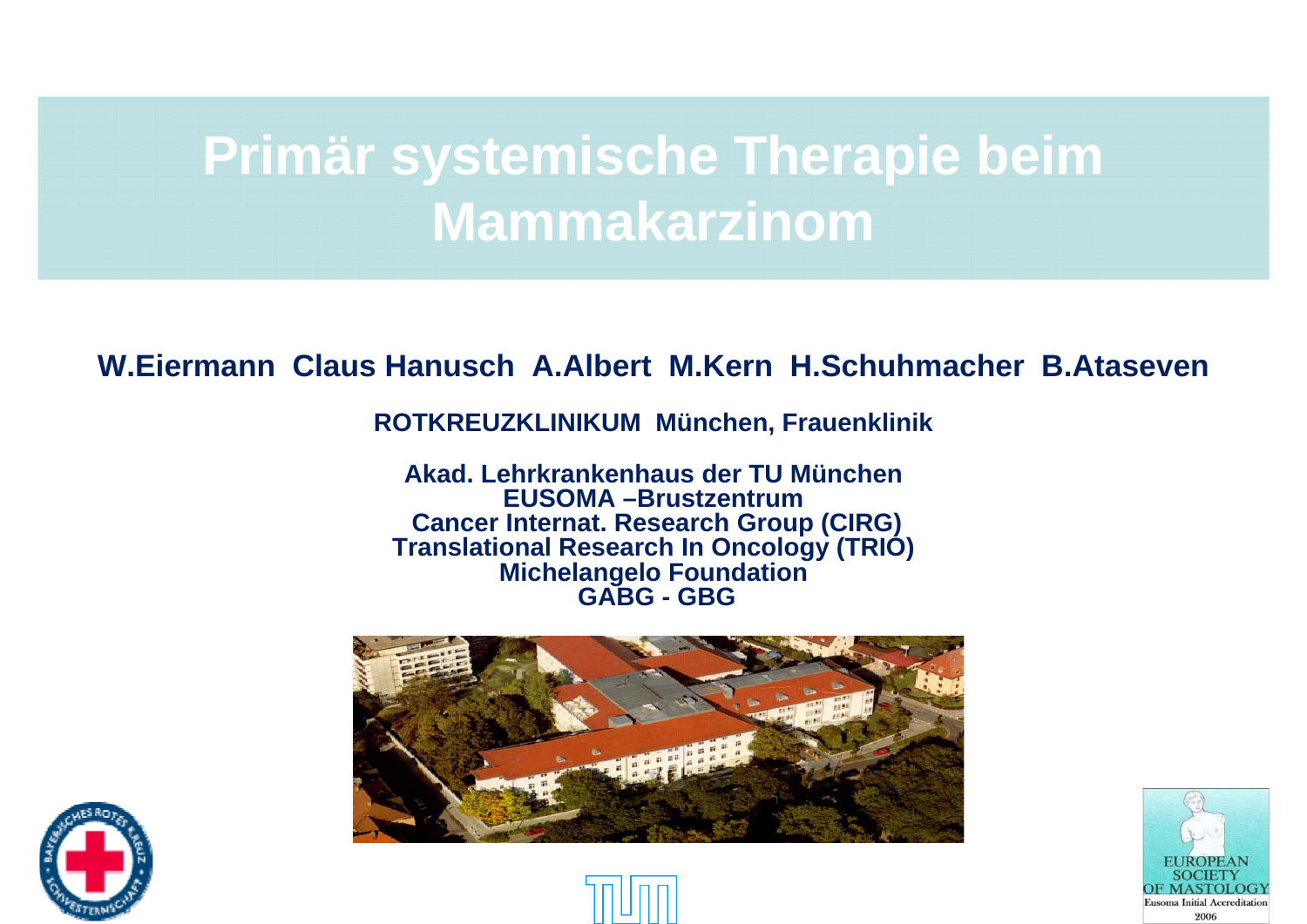#### Primär systemische Therapie ystemische Therapie

#### Chemotherapie +/ -- Herceptin oder endokrine Thera pie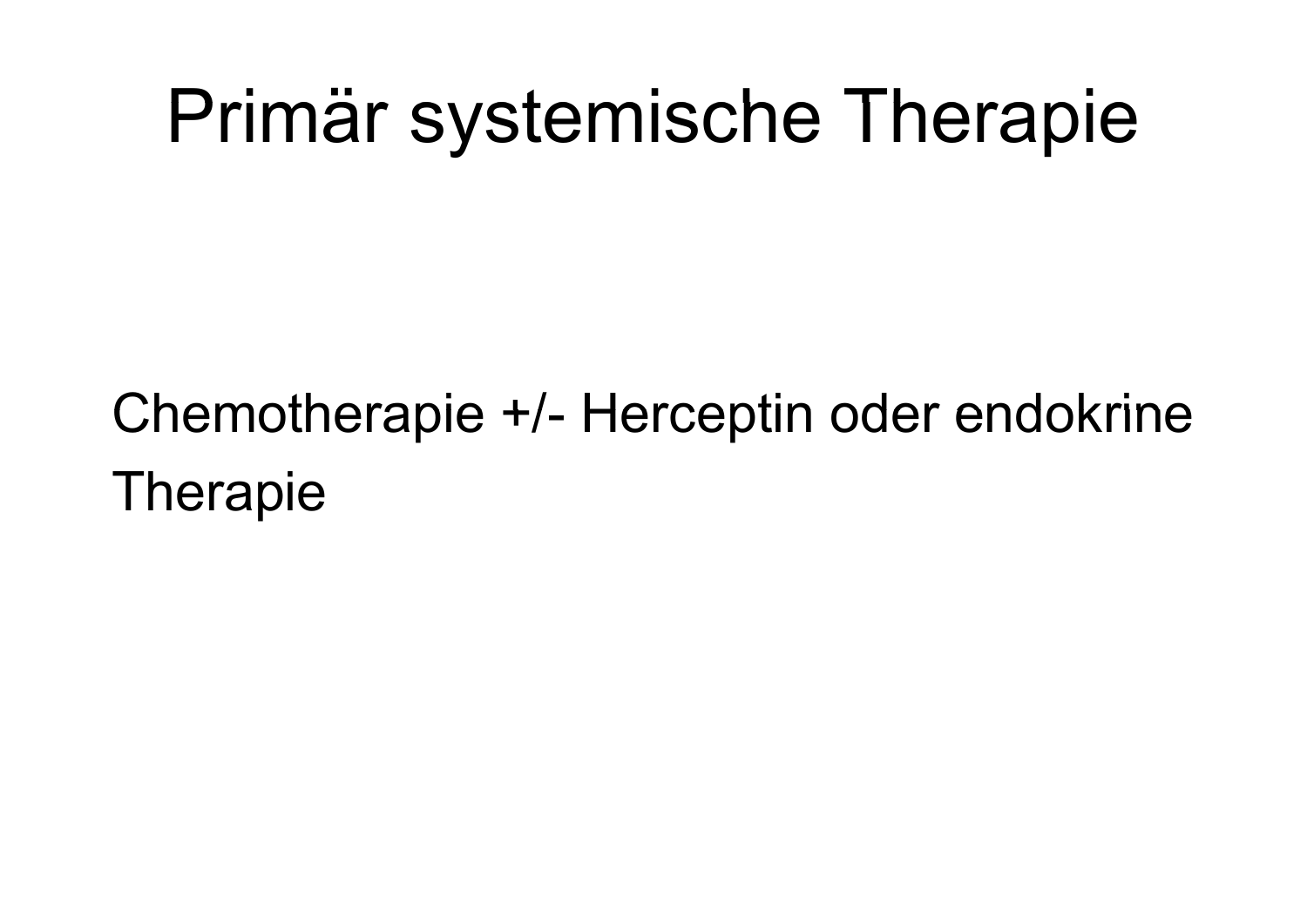#### **NSABP B-27: Survival pCR vs. non-pCR Pat.**

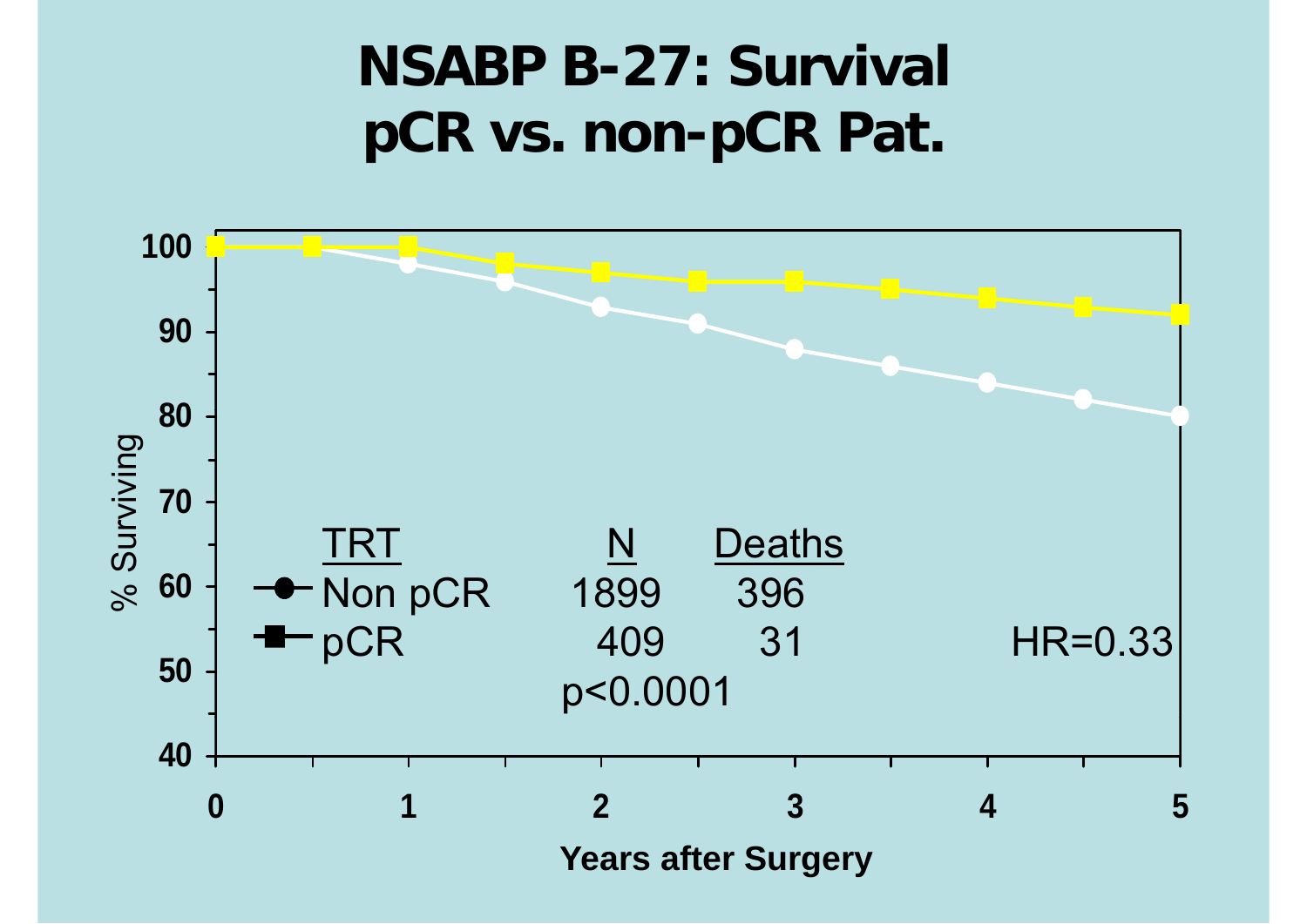#### **ECTO: Main Efficacy Outcome at 7 years**

|                              | Arm A<br>$S \rightarrow A \rightarrow C M F$ | Arm B<br>$S \rightarrow AT \rightarrow CMF$ | Arm C<br>$AT \rightarrow CMF \rightarrow S$   |
|------------------------------|----------------------------------------------|---------------------------------------------|-----------------------------------------------|
| <b>RFS</b>                   | 69%                                          | 76%                                         | 72%                                           |
| <b>DRFS</b>                  | 77%                                          | 84%                                         | 80%                                           |
| <b>OS</b>                    | 82%                                          | 85%                                         | 84%                                           |
| <b>LBR</b><br>Cons.<br>Mast. | 6.9%<br>2.3%                                 | 5.2%<br>3.5%                                | 5.3%<br>2.7%<br>Eiermann, ASCO breast<br>2008 |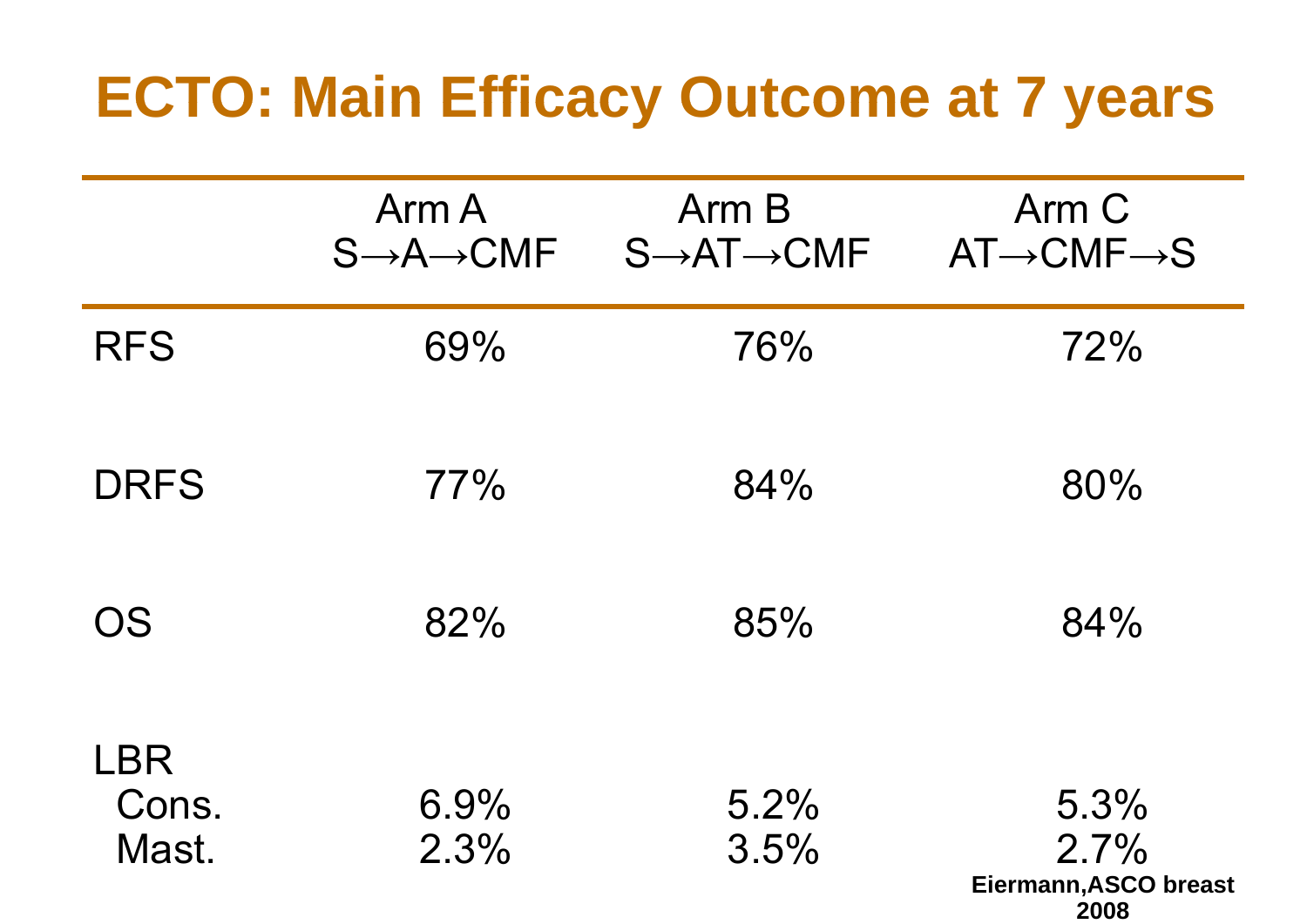#### **Primär systemische Therapie Therapie Zusammenhang: Rezeptorstatus und pCR**

| <b>Autor</b>   | <b>Patienten-</b><br>zahl | <b>Regime</b>      | $%$ HR<br>negativ | % pCR in<br><b>HR negativ</b> | % pCR in<br><b>HR positiv</b> |
|----------------|---------------------------|--------------------|-------------------|-------------------------------|-------------------------------|
| <b>Houston</b> | 1018                      | Pooled data        | <b>NA</b>         | 20,6                          | 5,6                           |
| Geparduo       | 913                       | dd AD/AC-<br>doc   | 26,3              | 22,8                          | 6,2                           |
| <b>ECTO</b>    | 438                       | <b>AP-CMF</b>      | 38,2              | 42,2                          | 11,6                          |
| NSABP-B27      | 2411                      | AC vs<br>$AC$ -doc | 32                | 16,7                          | 8,3                           |
| Gepartrio      | 286                       | DAC/DAC-NX         | 31,9              | 36,6                          | 10,1                          |
| Gepardo        | 250                       | dd AD<br>$+$ /Tam  | 43,9              | 15,4                          | 1,1                           |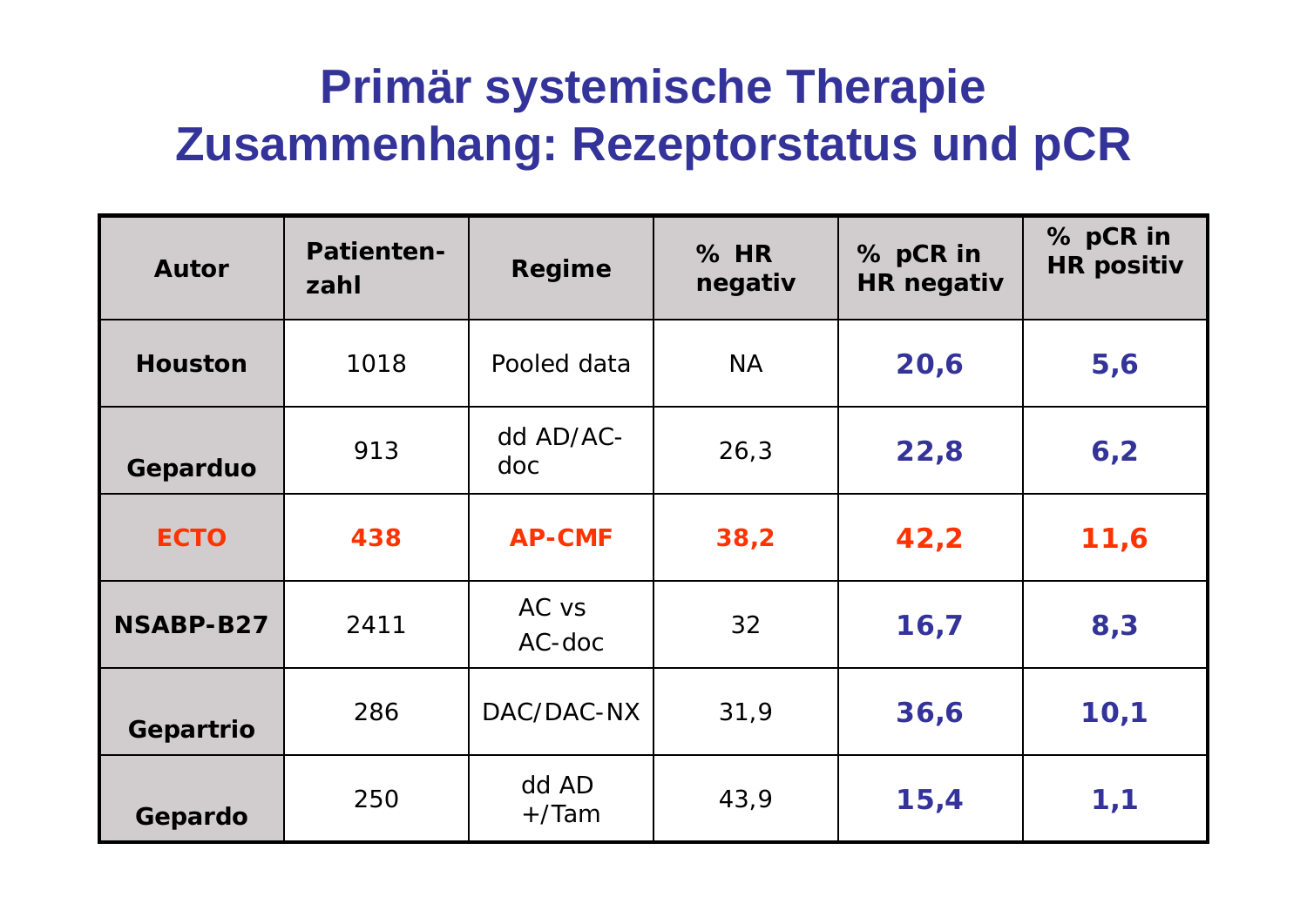#### **ECTO: Rate of breast conserving surgery**

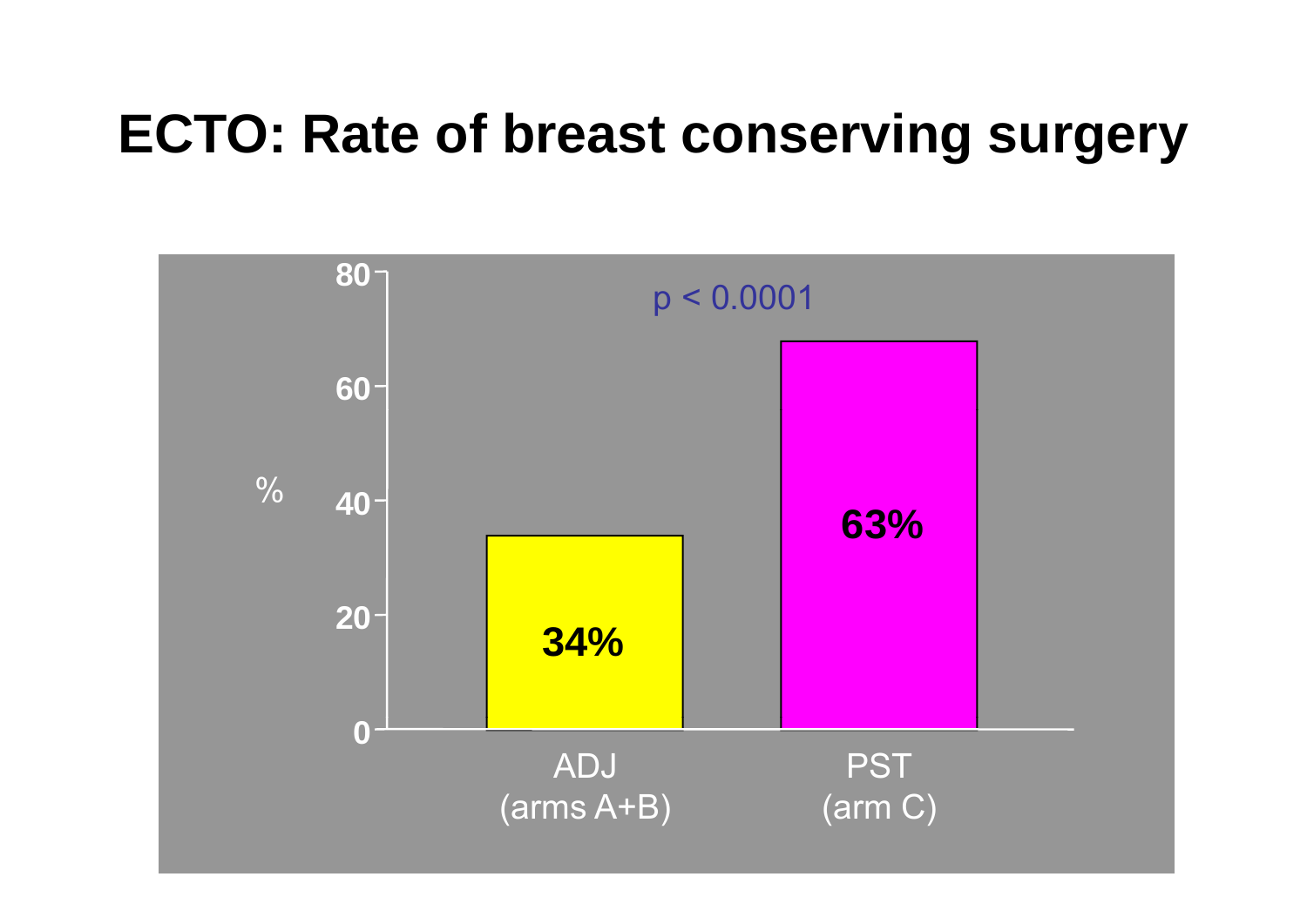### **ECTO: Cumulative risk of LBR**

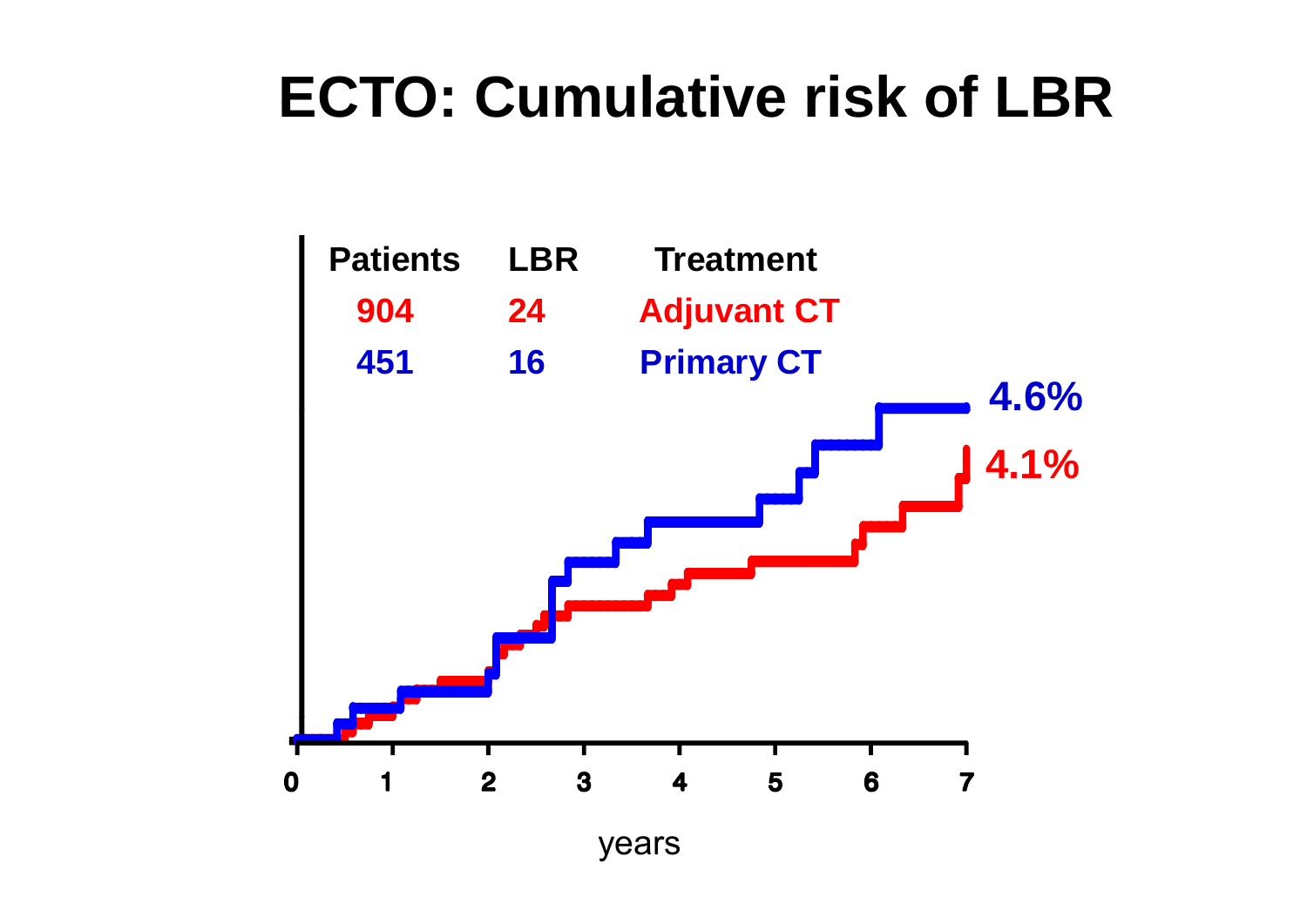#### **ECTO: Cumulative risk of LBR**

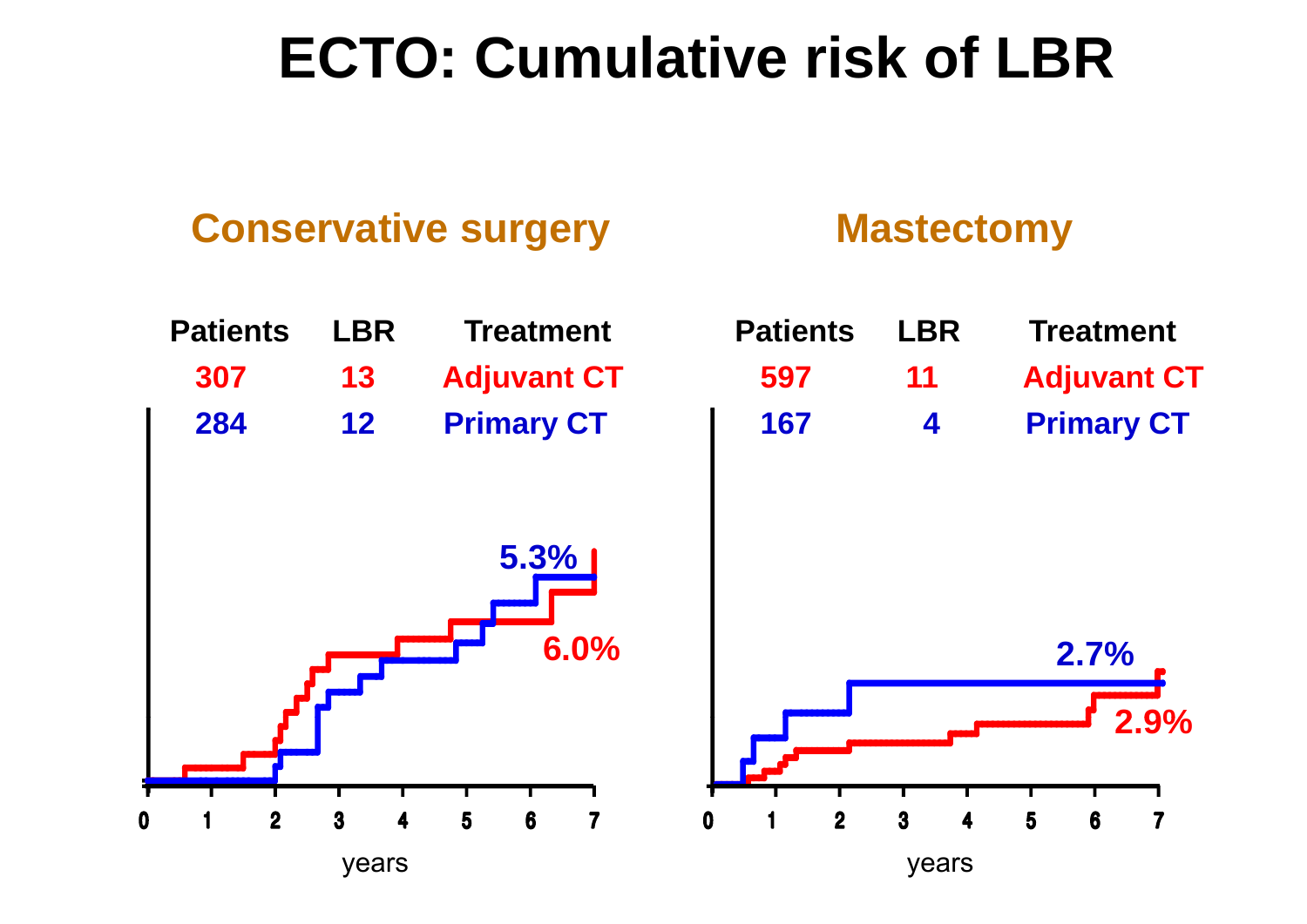### **Faktoren die eine hohe LRR nach PST mit BET vorhersagen**

- **Klinisch N 2 – 3**
- •**Verbliebener Tumor über 2 cm**
- **Multifokaler Resttumor nach PST**
- **Lymphangiosis**
- **Vaskuläre Invasion**

**Eiermann etal ASCObreast 2008**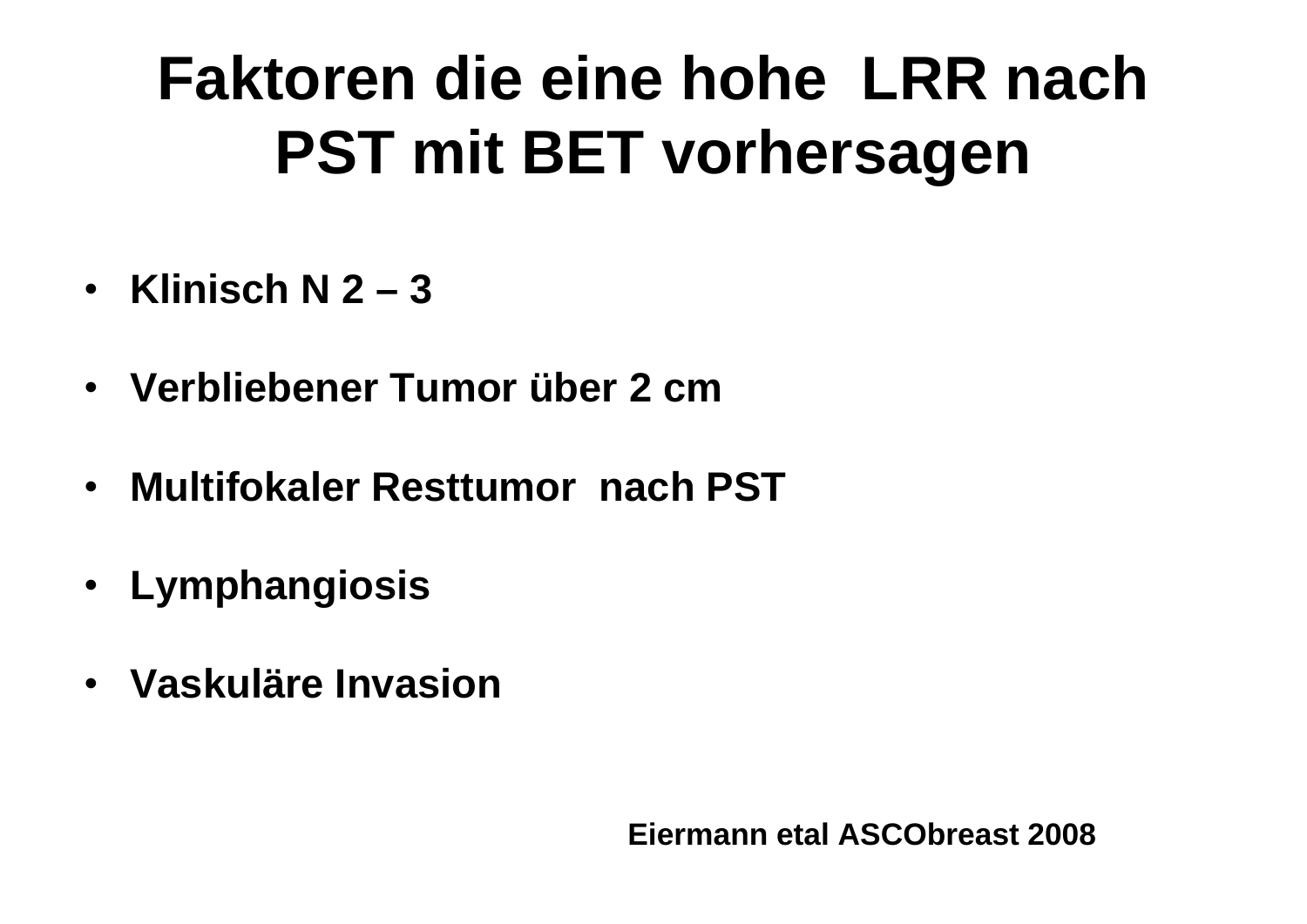Integrated meta-analysis on **6634 patients with early breast cancer receiving neoadjuvant anthracycline-taxane +/- trastuzumab cont i i h th t aining c hemotherapy**

**von Minckwitz G, Kaufmann M, Kümmel S, Fasching P, Eiermann W, Blohmer JU, Costa SD, Loibl S, Mehta K, Untch**



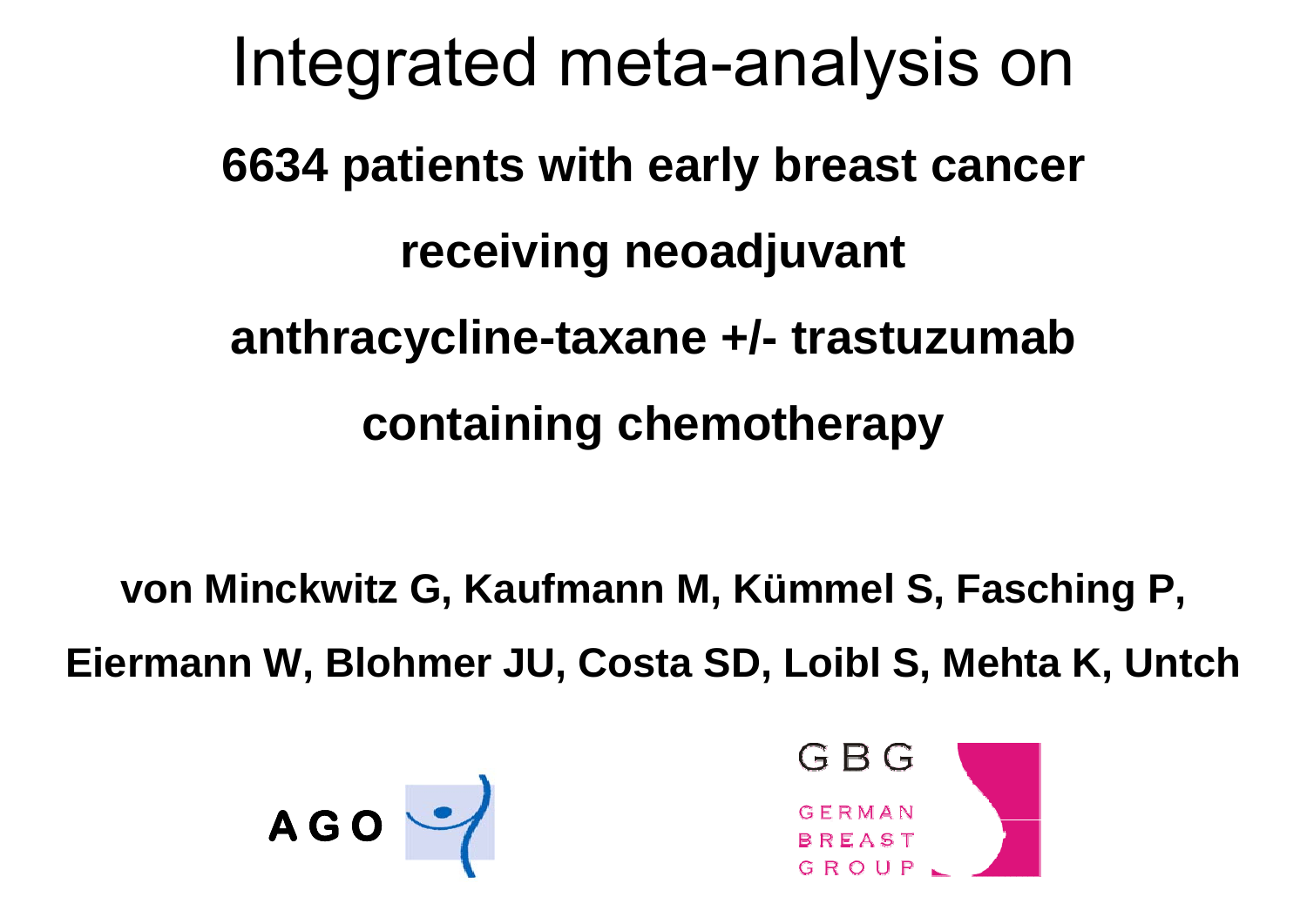## Predictive Factors Hormone Receptor Status

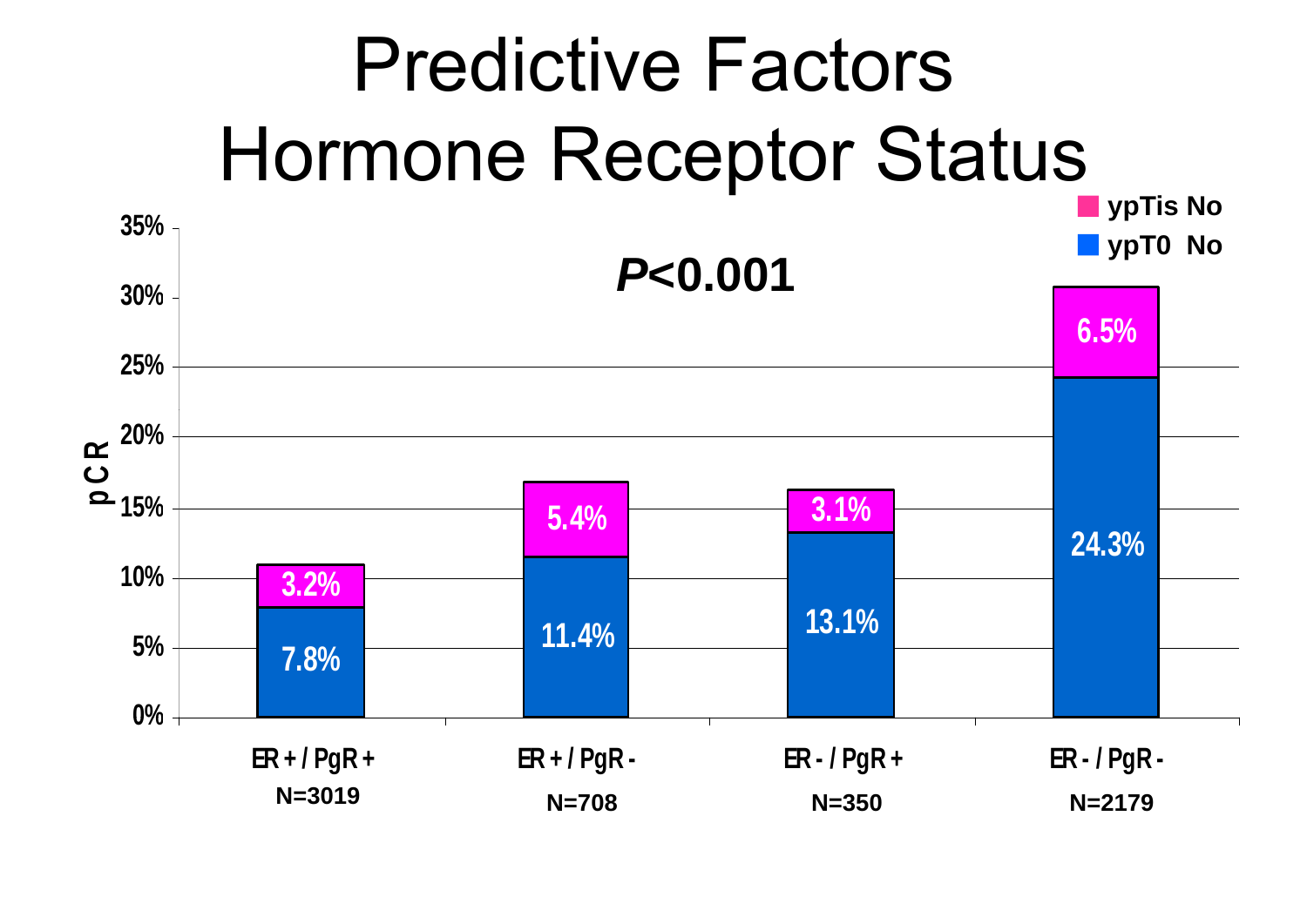### Treatment Group Effects\* Planned Duration of Regimen



**\* excluding patients treated with trastuzumab**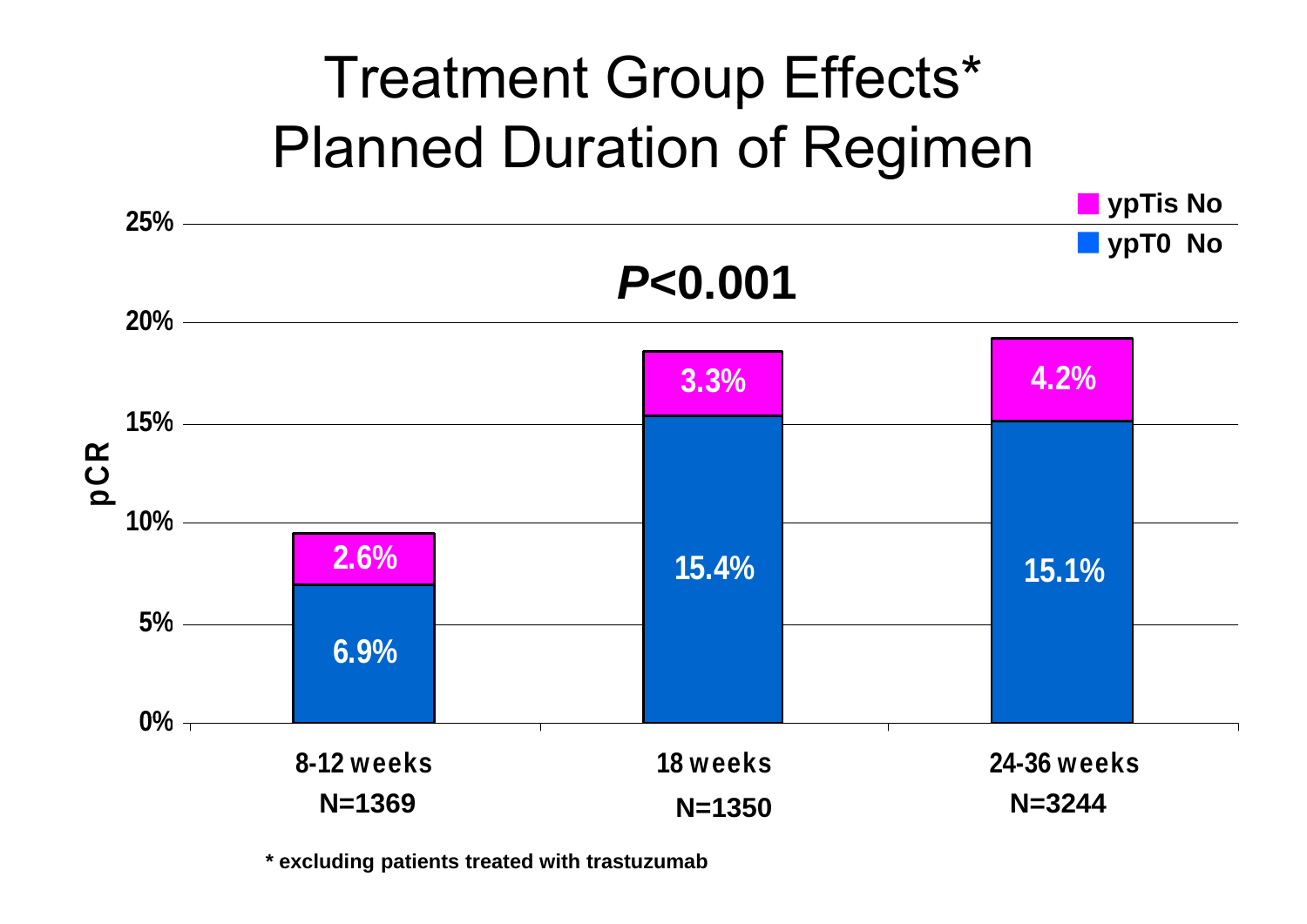### Treatment Group Effects\* Concomitant vs. Sequential



**\* excluding patients treated with trastuzumab**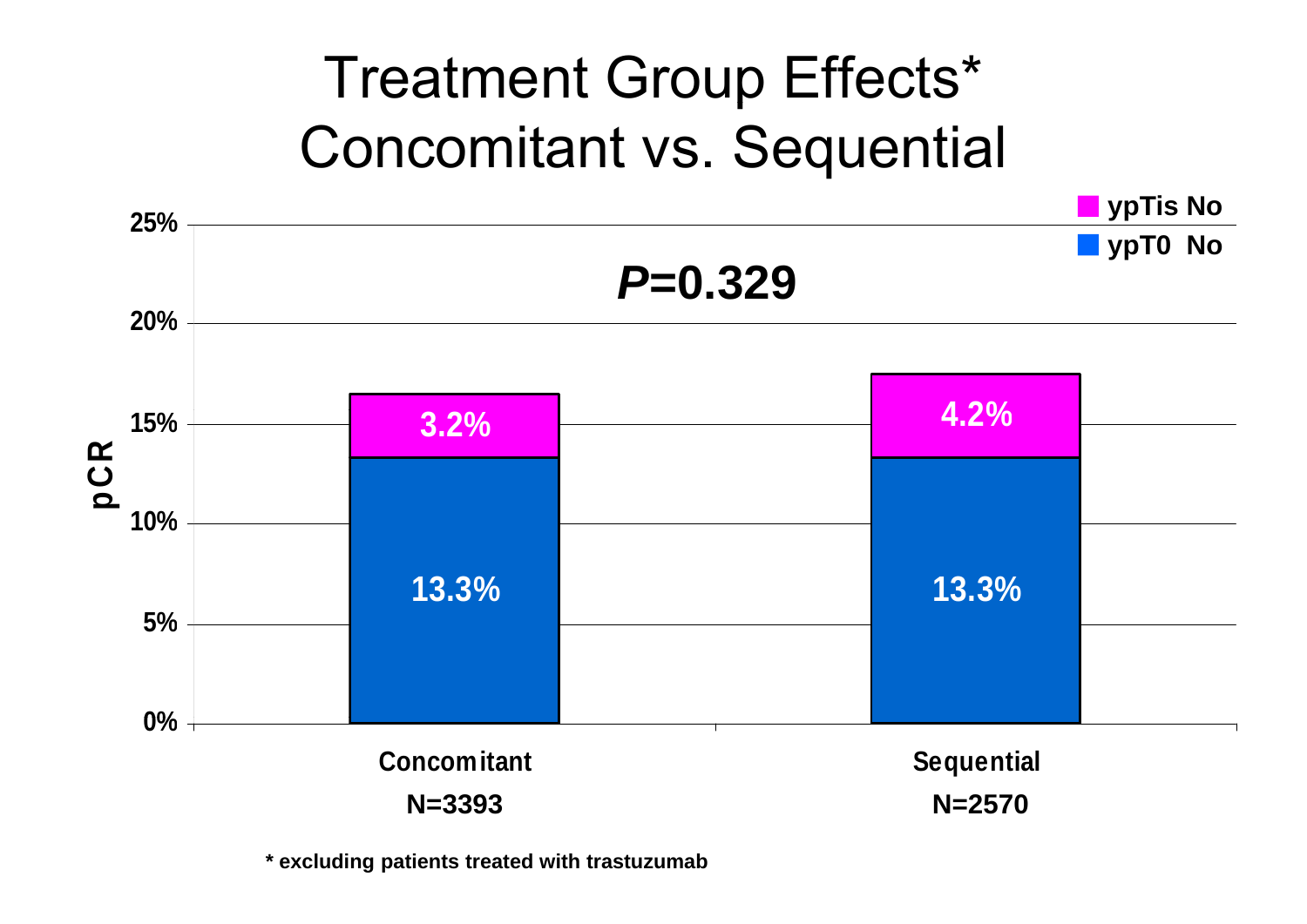# Predictive Factors Age

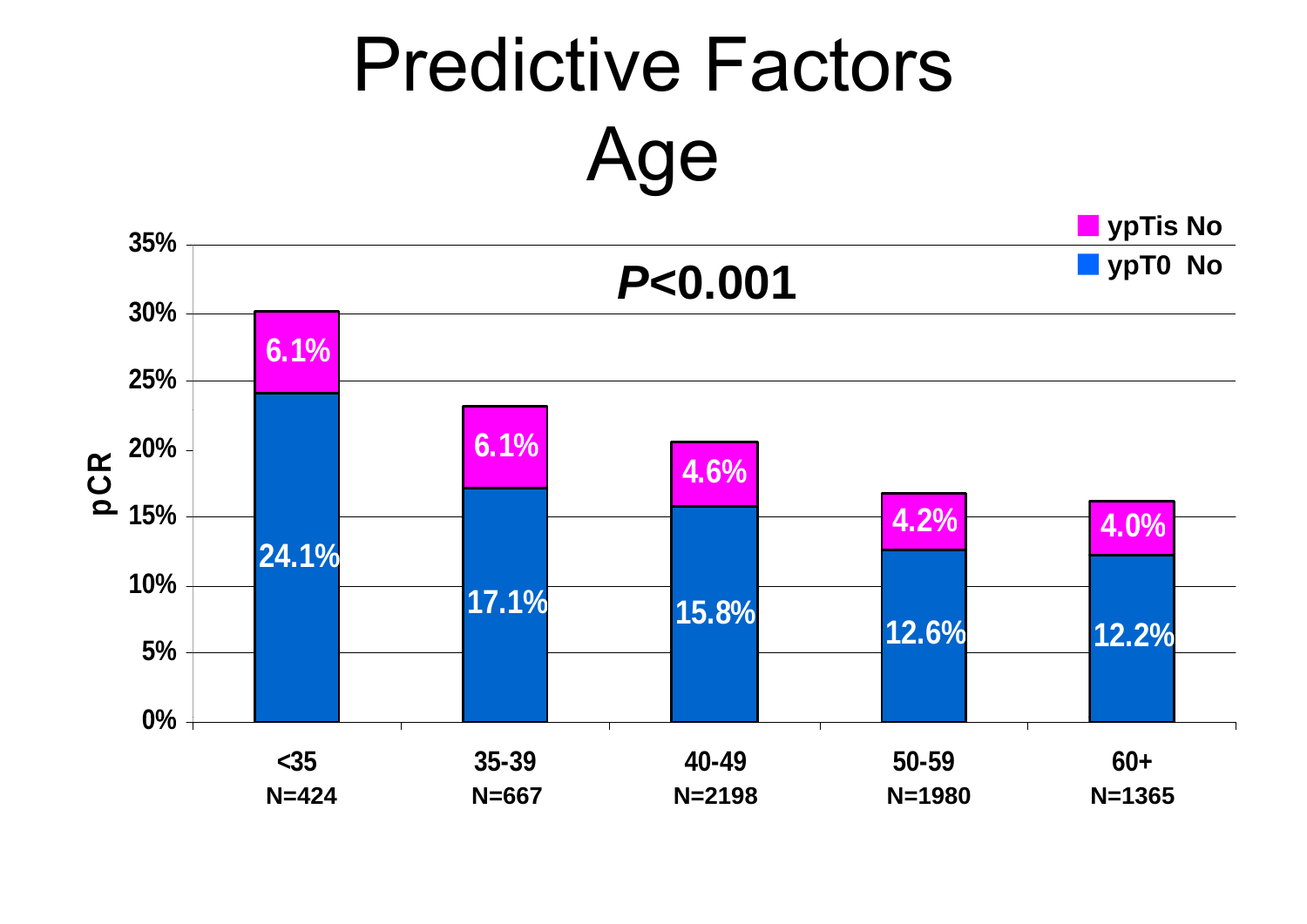#### Predictive Factors Clinical Nodal Sta g e

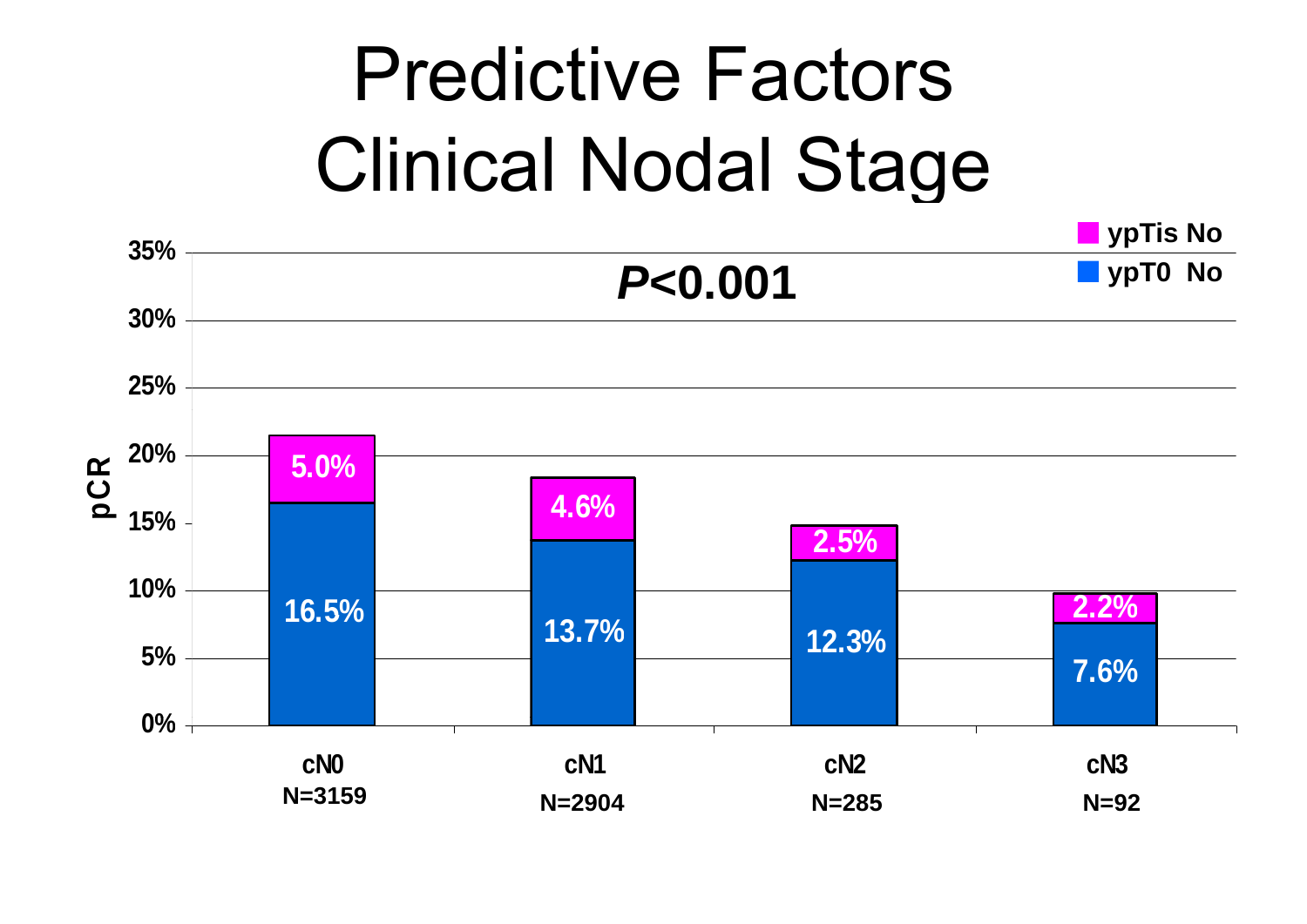#### Predictive Factors Histolo gical Grade

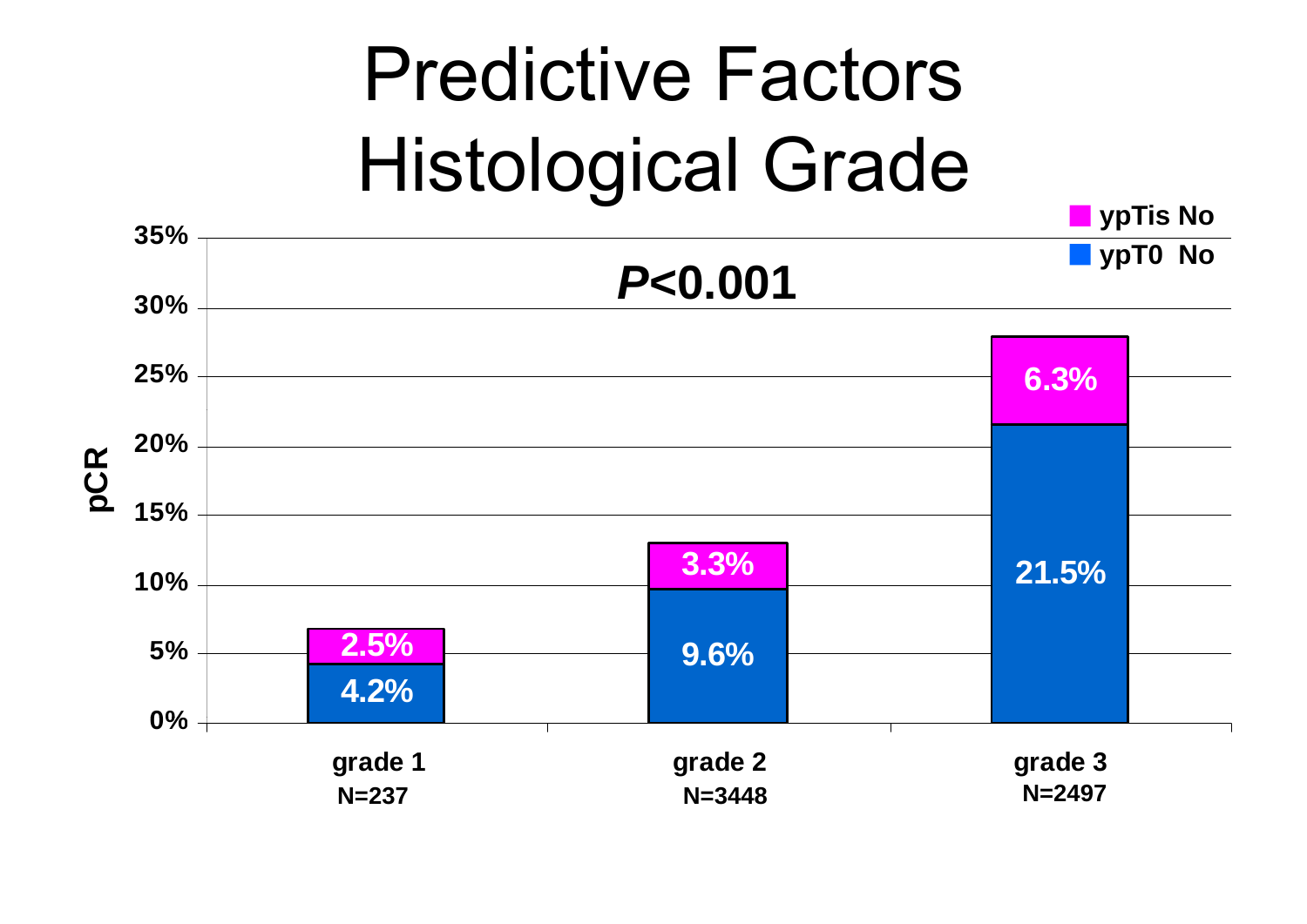**H t M k i d PST Hormonrezep tor pos. Mamma karzinom un**

- •**Niedrige pCR Rate ca. 10%**
- **Falls Brusterhaltende Thera pie erwünscht sinnvoll**
- **Alternative Option präoperativ Aromatasehemmer (Letrozol oder Anastrozol )**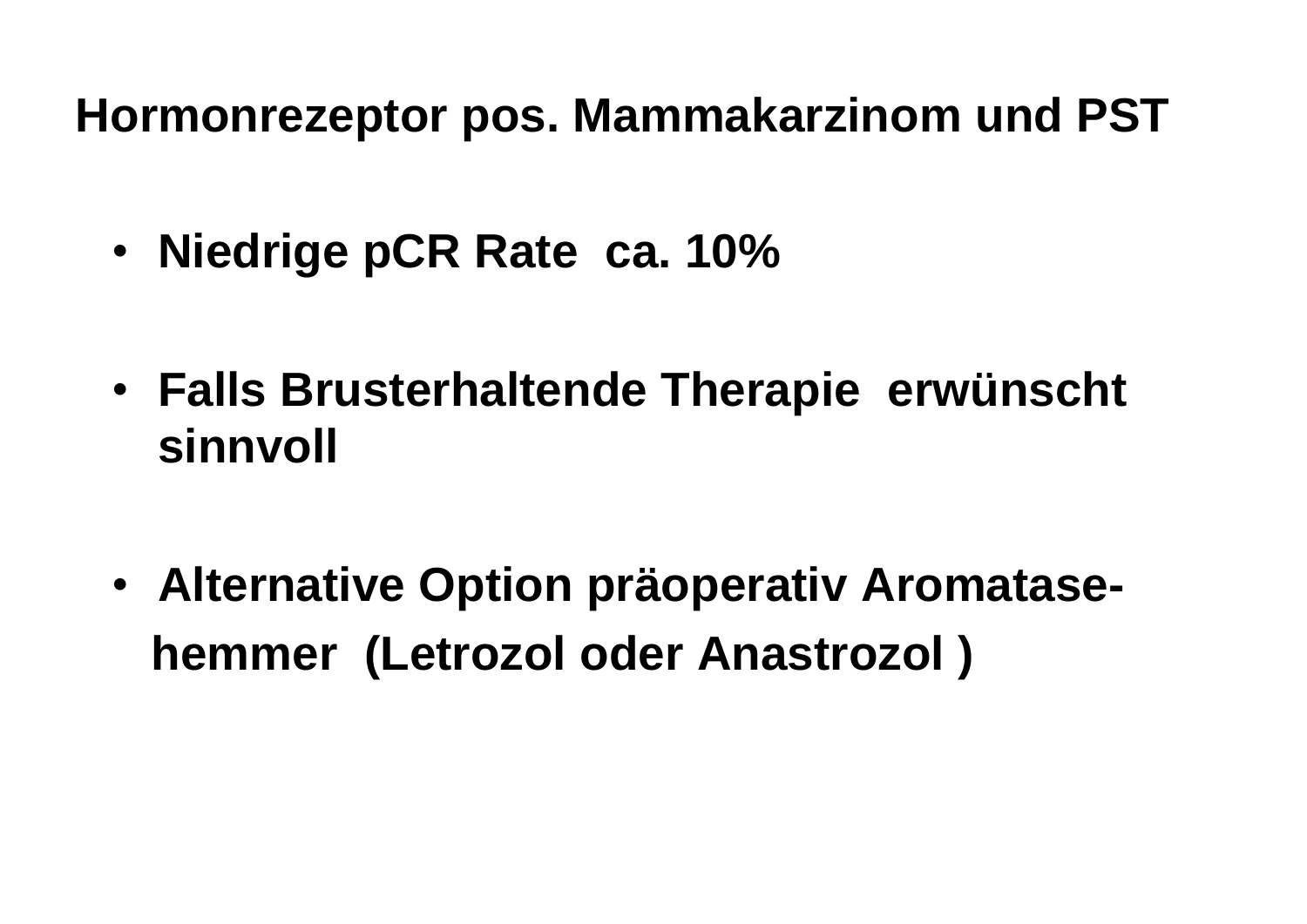#### GEPARTRIO

- -frühes Ansprechen (2 Zyklen) prädiktiv für pCR
- -aber die frühen Non responder zeigen trotzdem noch 5% pCR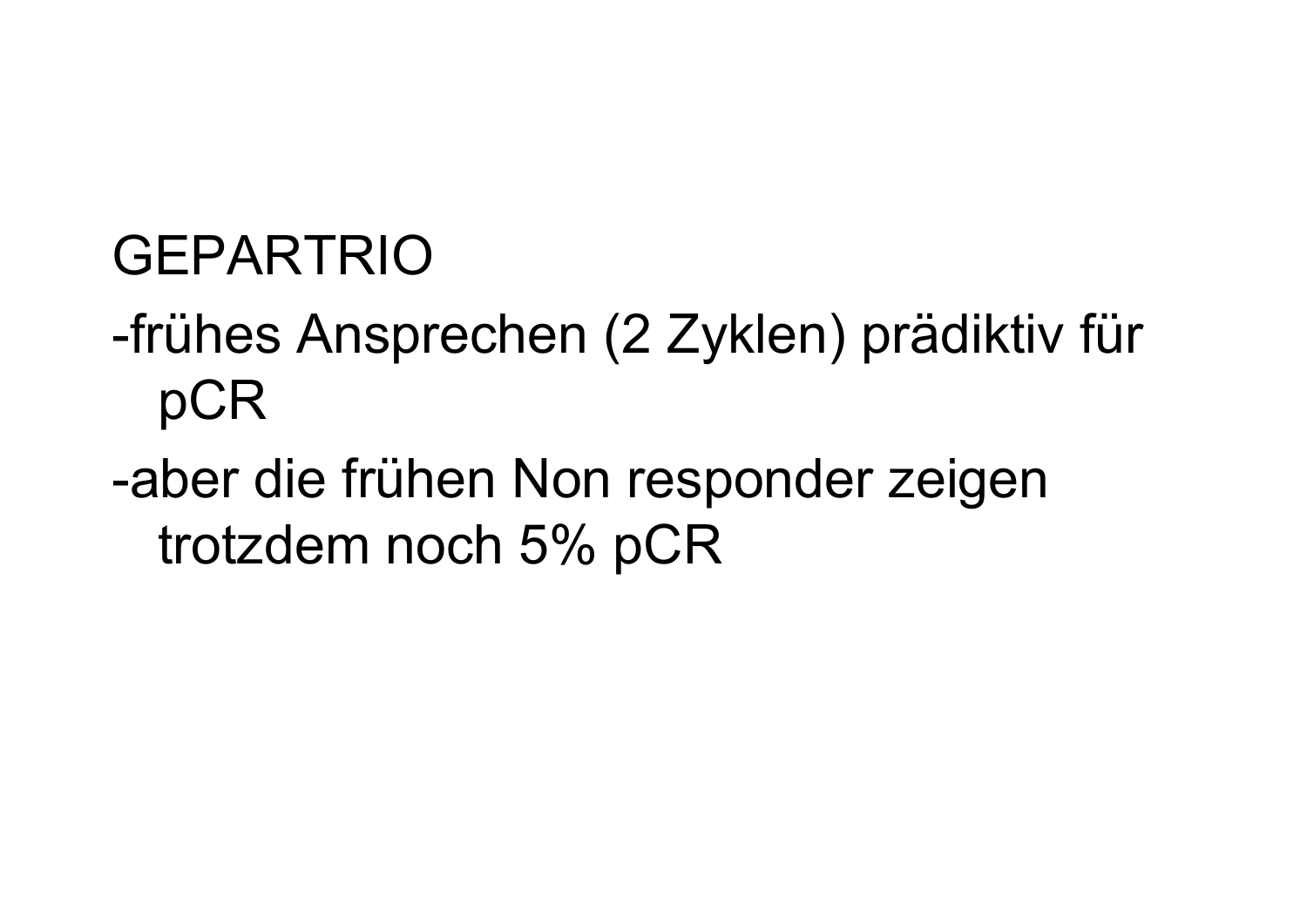### **Invasiv lobuläres Carcinom**

#### pCR Rate bei 3% vs 20 % bei invasiv **ductalem Ca.**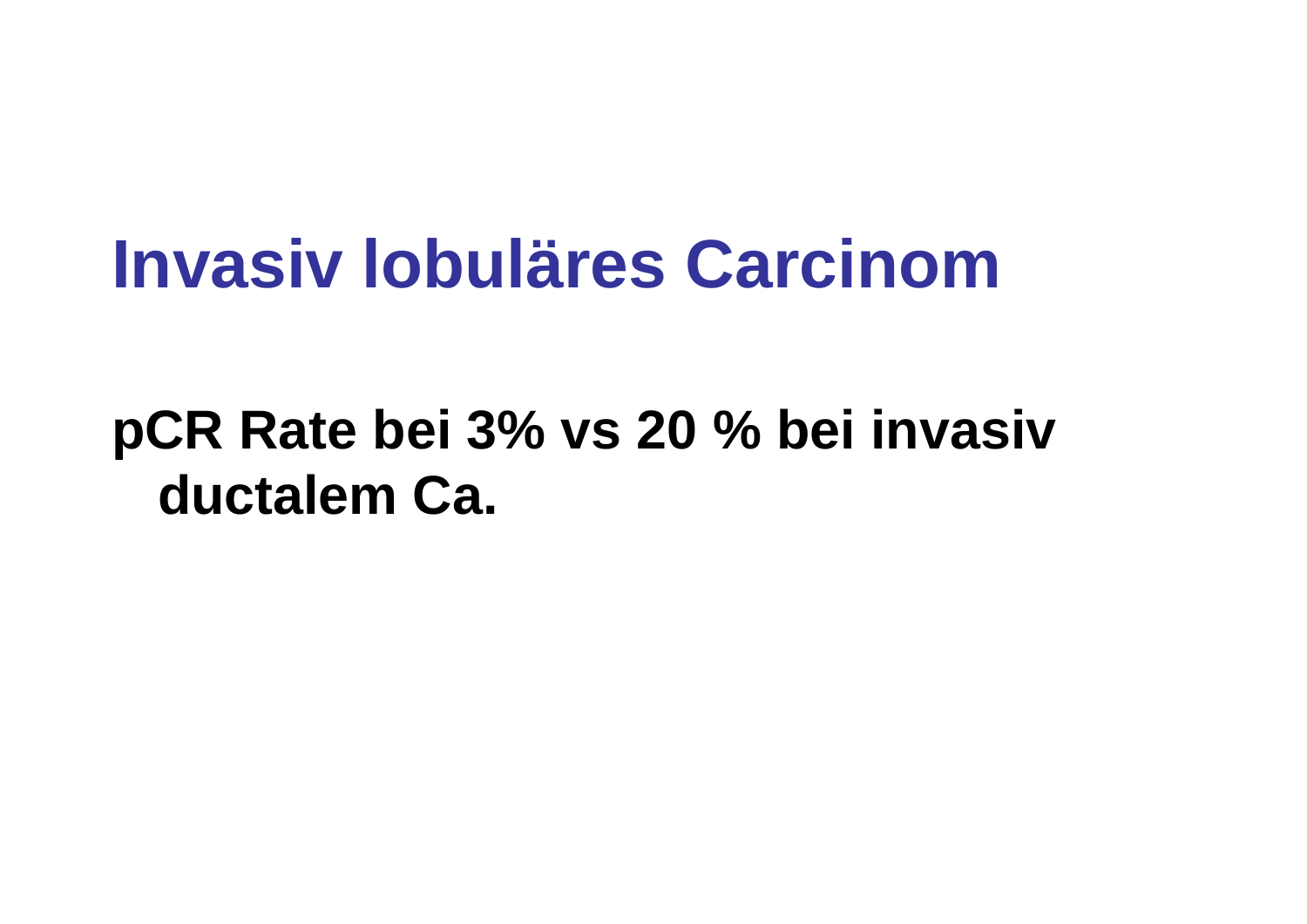#### **T i l M C (TNBC)** riple neg. Mamma Ca (TNBC

-Höhere pCR Rate als non -TNBC 22 vs 11%

-Bei pCR vergleichbares OS (Liedtke 2008)

- Bei Resttumor nach Chemotherapie hat TNBC schlechteres OS im Vergleich zu non TNBC mit Resttumor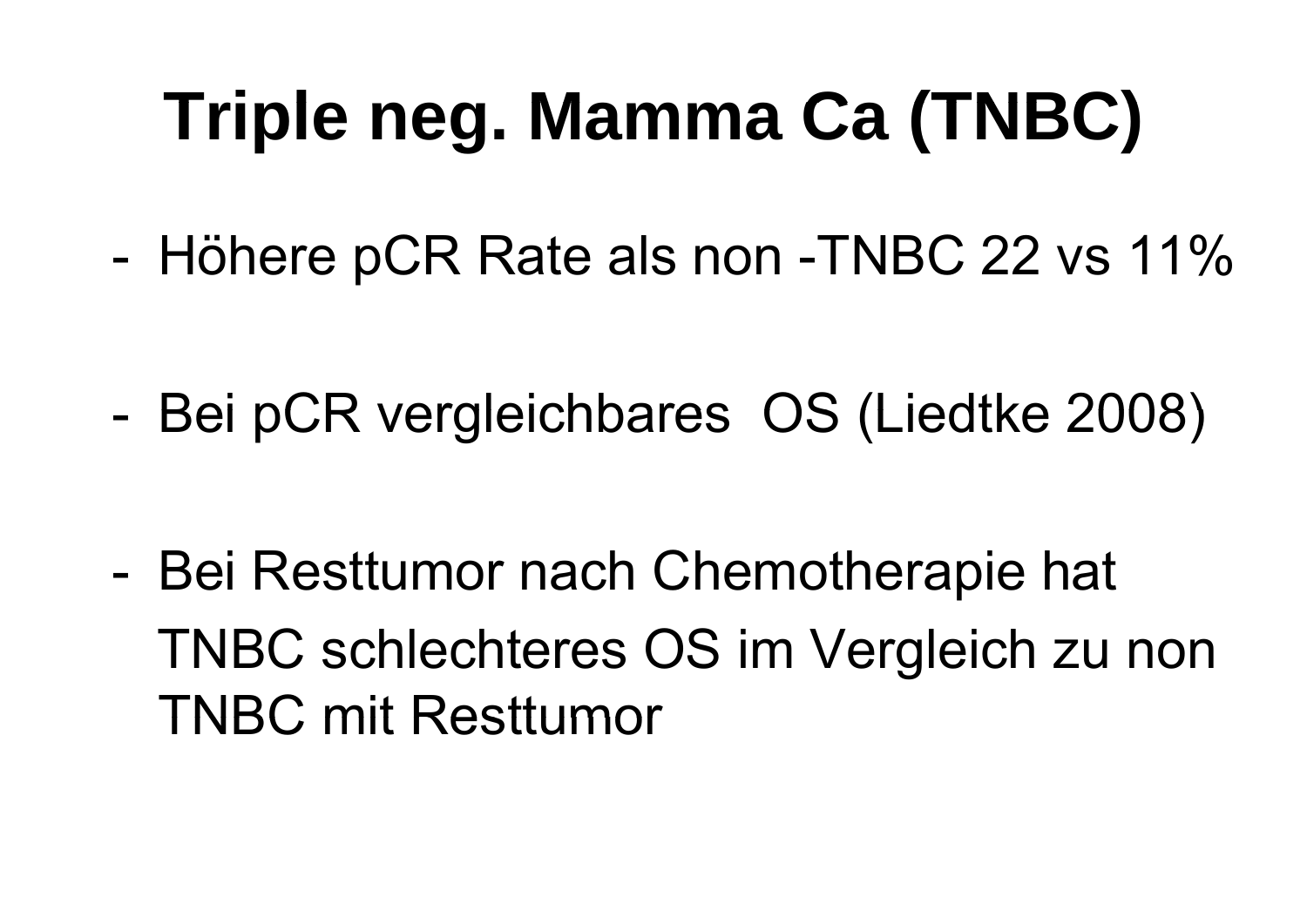



### **Neoadjuvant trastuzumab in patients with HER2-positive locally advanced breast cancer: primary efficacy analysis of the NOAH trial**

**L Gianni, W Eiermann, V Semiglazov, GM Manikhas,**  A Lluch, S Tjulandin, A Feyereislova, P Valagussa, J **Baselga**

*The study is co-sponsored by the Michelangelo Foundation and F Hoffmann-La Roche*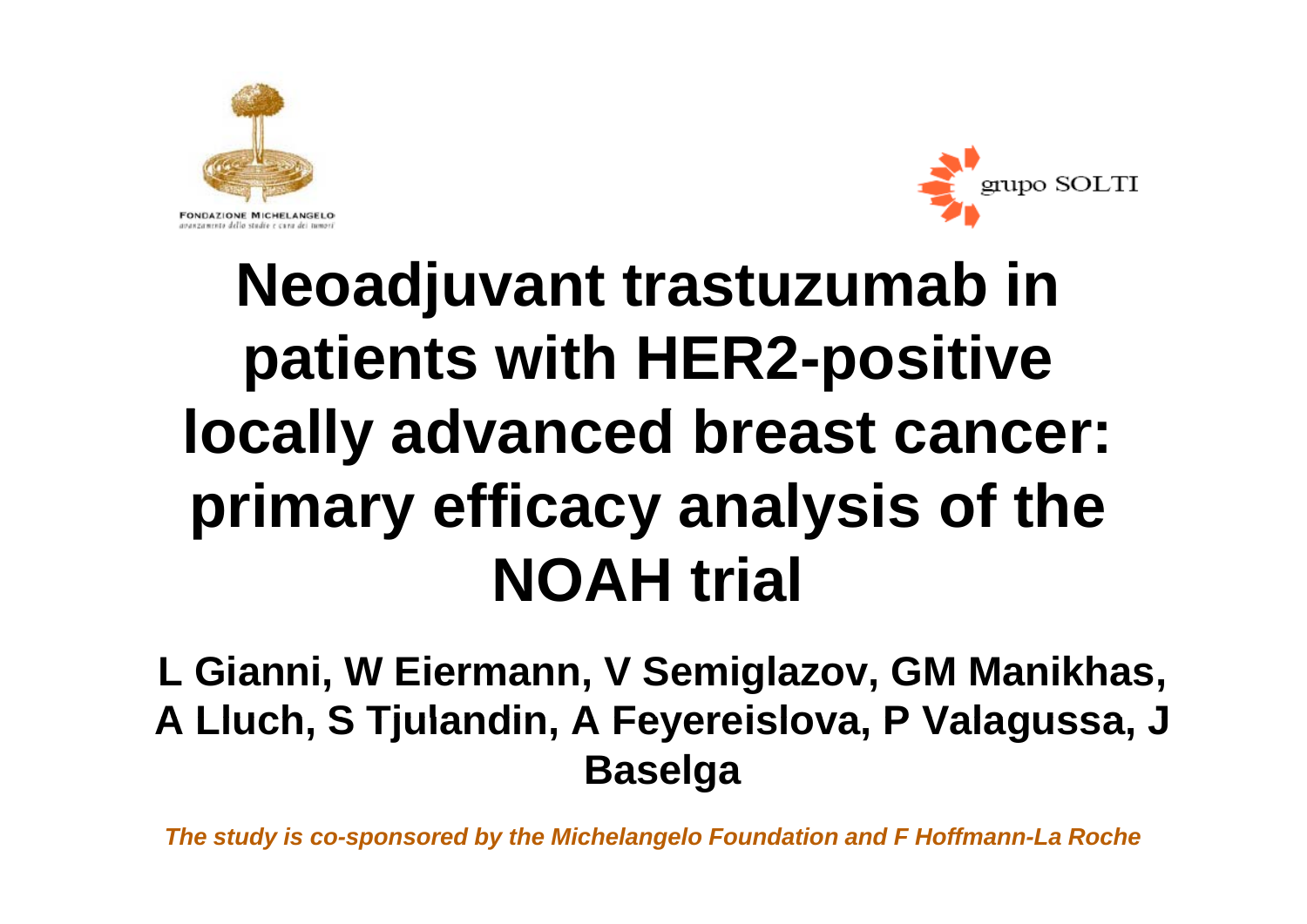## NOAH study design



IHC, immunohistochemistry; FISH, fluorescence *in situ* hybridisation; H, trastuzumab (8 mg/kg loading dose then 6 mg/kg); AT, doxorubicin (60 mg/m<sup>2</sup>), paclitaxel (150 mg/m<sup>2</sup>); q3w, every 3 weeks; T, paclitaxel (175 mg/m<sup>2</sup>); q4w, every 4 weeks aHormone receptor-positive patients will receive adjuvant tamoxifen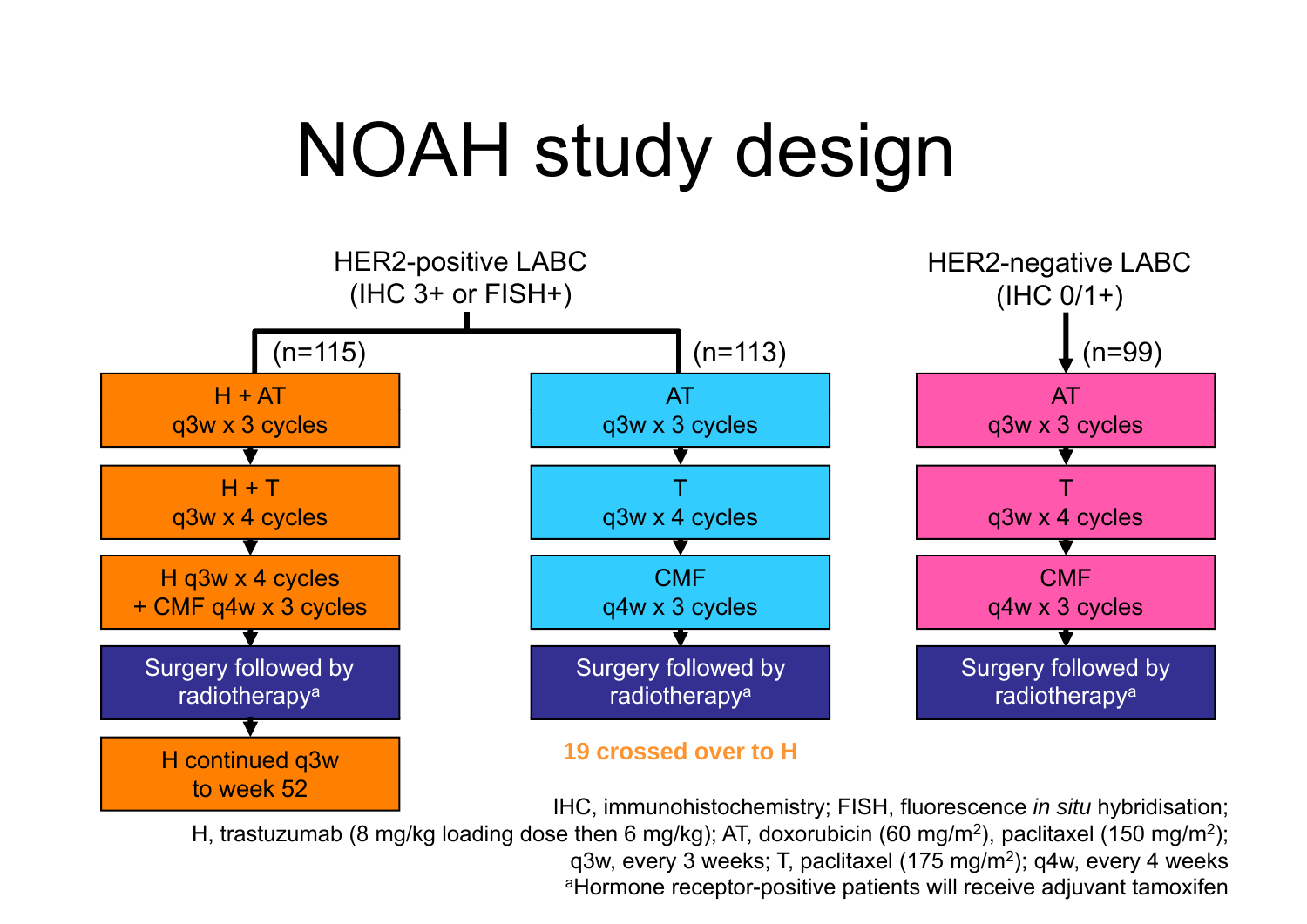# Baseline characteristics (1)

|                                     | <b>HER2 positive</b> |                                                | HER2 negative |
|-------------------------------------|----------------------|------------------------------------------------|---------------|
|                                     |                      | With H (n=115) Without H (n=112 <sup>a</sup> ) | (n=99)        |
| Stage group, %                      |                      |                                                |               |
| T4, non-inflammatory                | 42                   | 43                                             | 44            |
| Inflammatory disease                | 27                   | 27                                             | 14            |
| N <sub>2</sub> or ipsilateral nodes | 31                   | 30                                             | 41            |
| Hormone receptor status, %          |                      |                                                |               |
| ER and / or PgR positive            | 35                   | 35                                             | 64            |
| <b>Both negative</b>                | 65                   | 65                                             | 36            |
| Age group, %                        |                      |                                                |               |
| <50 years                           | 46                   | 41                                             | 51            |
| $\geq 50$ years                     | 54                   | 59                                             | 49            |

a1/113 did not receive ethics approval for the last protocol amendment at the moment of the analysis

ER, oestrogen receptor; PgR, progesterone receptor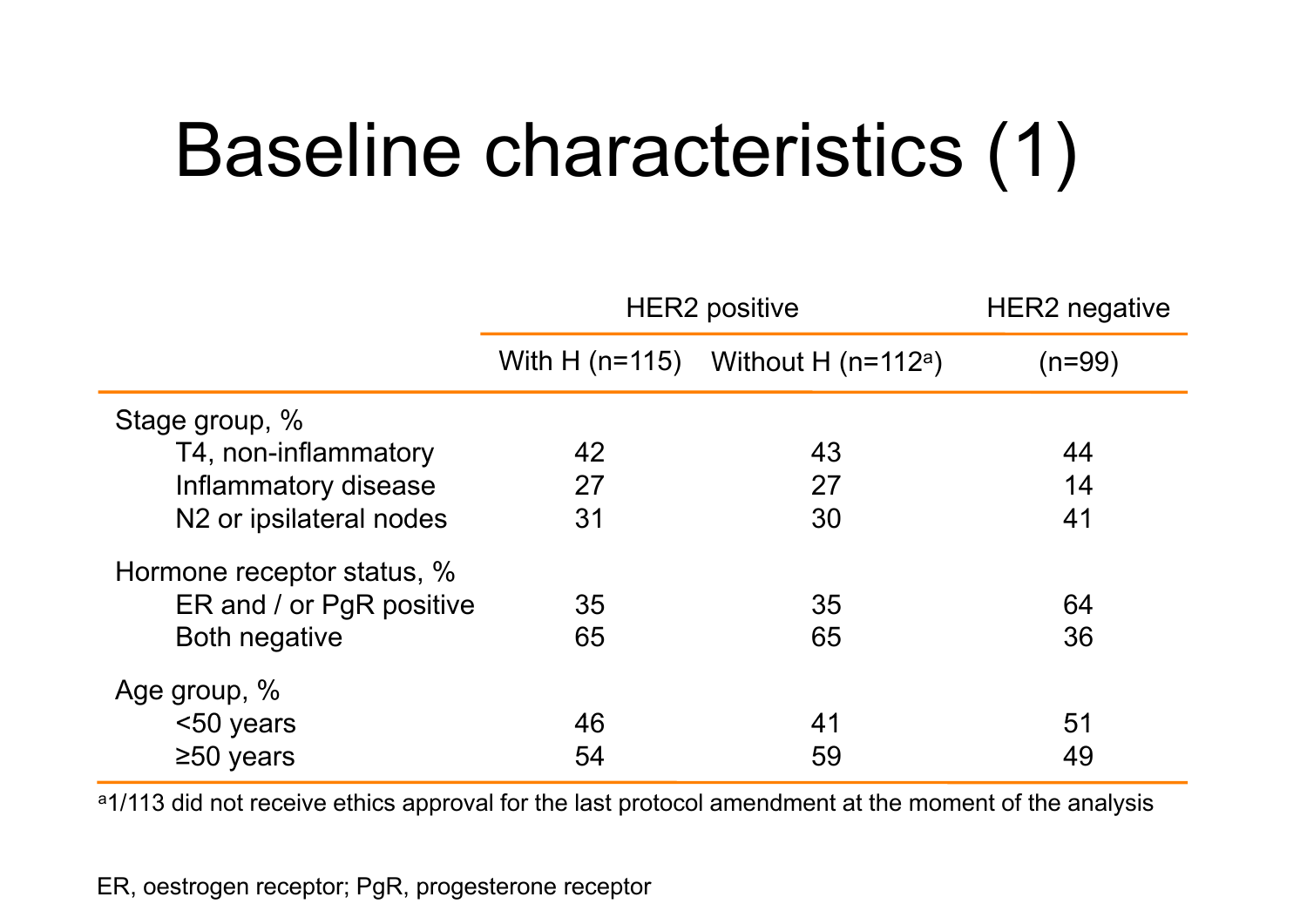# pCR of primary tumour: intent-to treat population



Eiermann et al 2008; Semiglazov et al 2008

tpCR: total pathologic complete response in breast and nodes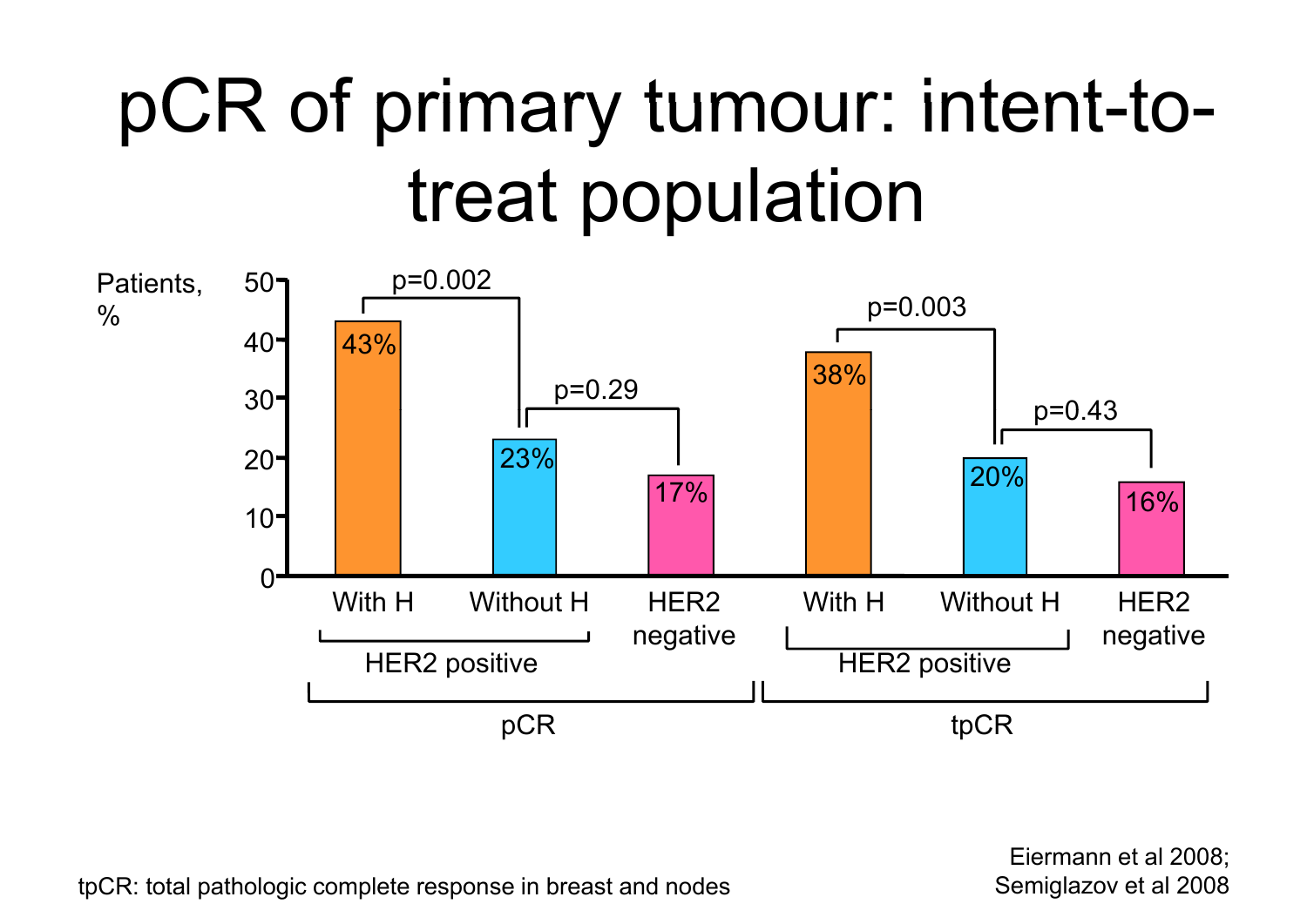#### **EFS by subgroup analysis of patients with HER2-positive disease: with vs without trastuzumab**

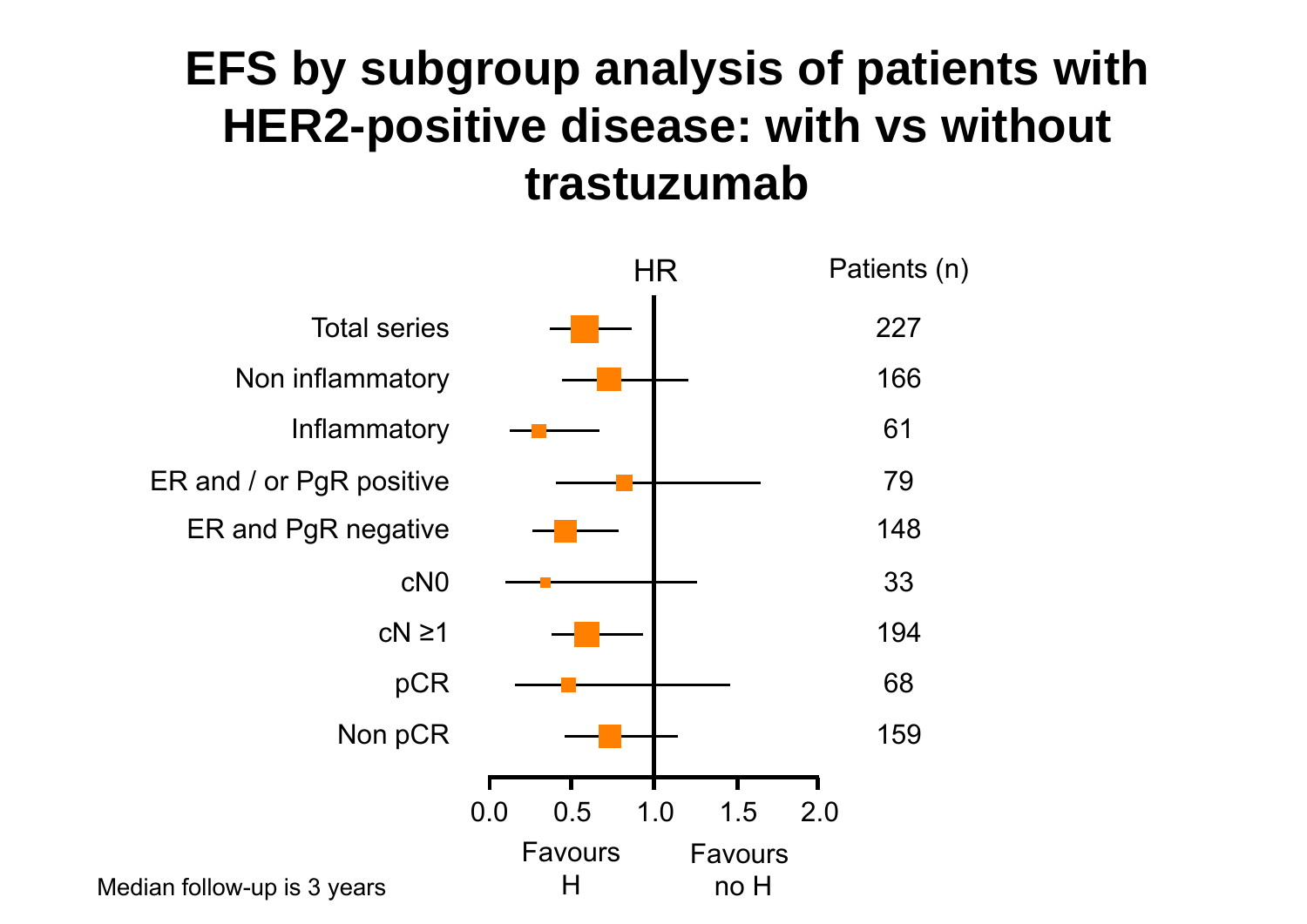## **Prim. systemische endokrine Therapie**

#### **K i St d d Kein Standard**

### **Ältere Pat. mit fortgeschrittenem Ca.**

#### **Bei Ablehnung einer Chemotherapie**

#### **Keine Daten i d Prämenopause i.d.**

**Beste Datenlage mit Letrozol**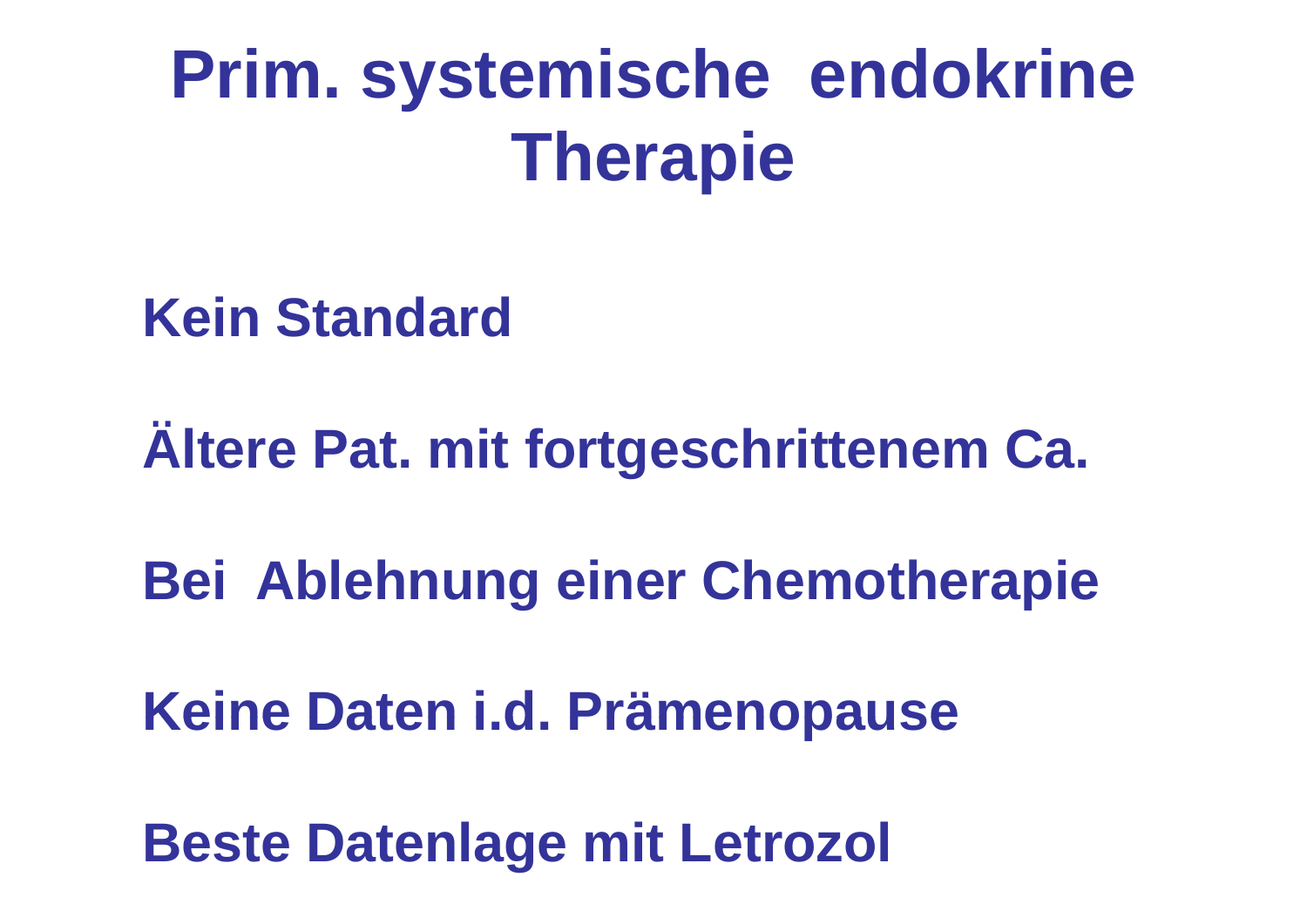#### **Primär systemische endokrine Therapie**

#### **Aromataseinhibitoren in der Postmeno pause p**

| Autor/Studie               | Patienten-<br>zahl | <b>Therapie</b>                                               | $CRR$ $(\%)$   | $BCS$ $(\%)$   |
|----------------------------|--------------------|---------------------------------------------------------------|----------------|----------------|
| Eiermann et al<br>2001     | 337                | <b>Letrozol</b><br><b>VS</b><br><b>Tam</b>                    | 55 vs 36       | 45 vs 35       |
| Smith et al<br>2003 IMPACT | 330                | Anastrozol<br><b>VS</b><br>Tam<br><b>VS</b><br>Anastrozol+Tam | 37 vs 36 vs 39 | 46 vs 22 vs 26 |
| <b>Gil et al 2004</b>      | 55                 | Exemestan                                                     | 45             | 42             |
| Paepke et al<br>2003       | 33                 | Letrozol (4 Mo)<br><b>Vs</b><br>Letrozol (8 Mo)               | 57 vs 90       | 67             |
| Semiglazov et<br>al 2004   | 121                | Chemo<br><b>Vs</b><br>Anastrozol<br><b>Vs</b><br>Exemestan    | 76 vs 76 vs 82 | 24 vs 32 vs 34 |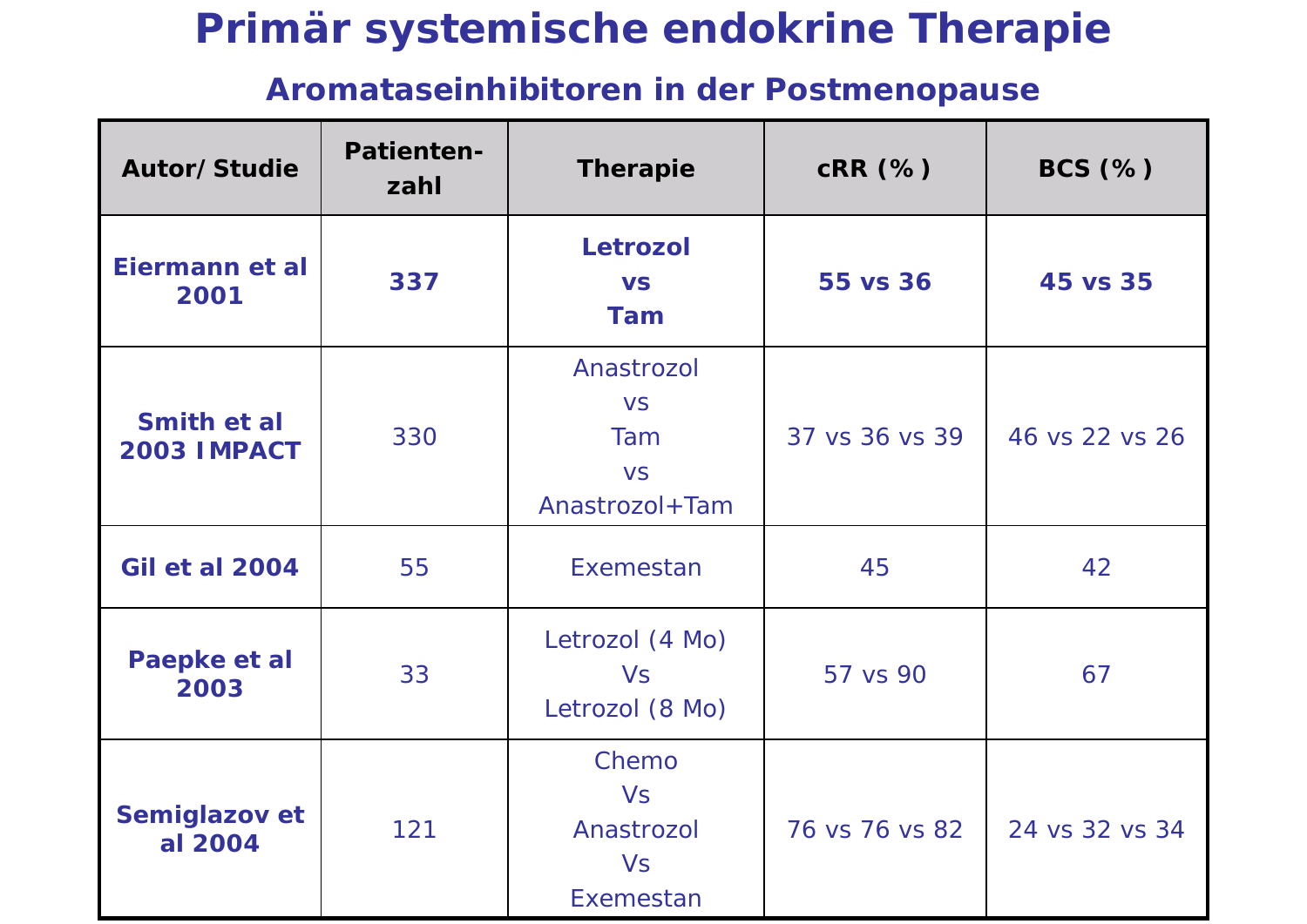## **We <sup>c</sup> <sup>e</sup> at st syst <sup>e</sup> ap <sup>e</sup> lchen Pat. ist Prim.syst. Therapie als Alternative zur Adj.Therapie zu empfehlen?**

- **1. Primär inoperables bzw. nicht brusterhaltend operables Ca.**
- **2. Inflammatorisches Ca.**
- **3. Stadium IIIA-B oder T3 oder Beteiligung ipsilateraler supra –oder infraclav. Lnn (N3) oder**
- **4. Rezeptorneg. und / oder HER2 neu pos. Befund nach St bi i h Stanzbiopsie**
- **5 Kontraindikation für Chirurgie 5.**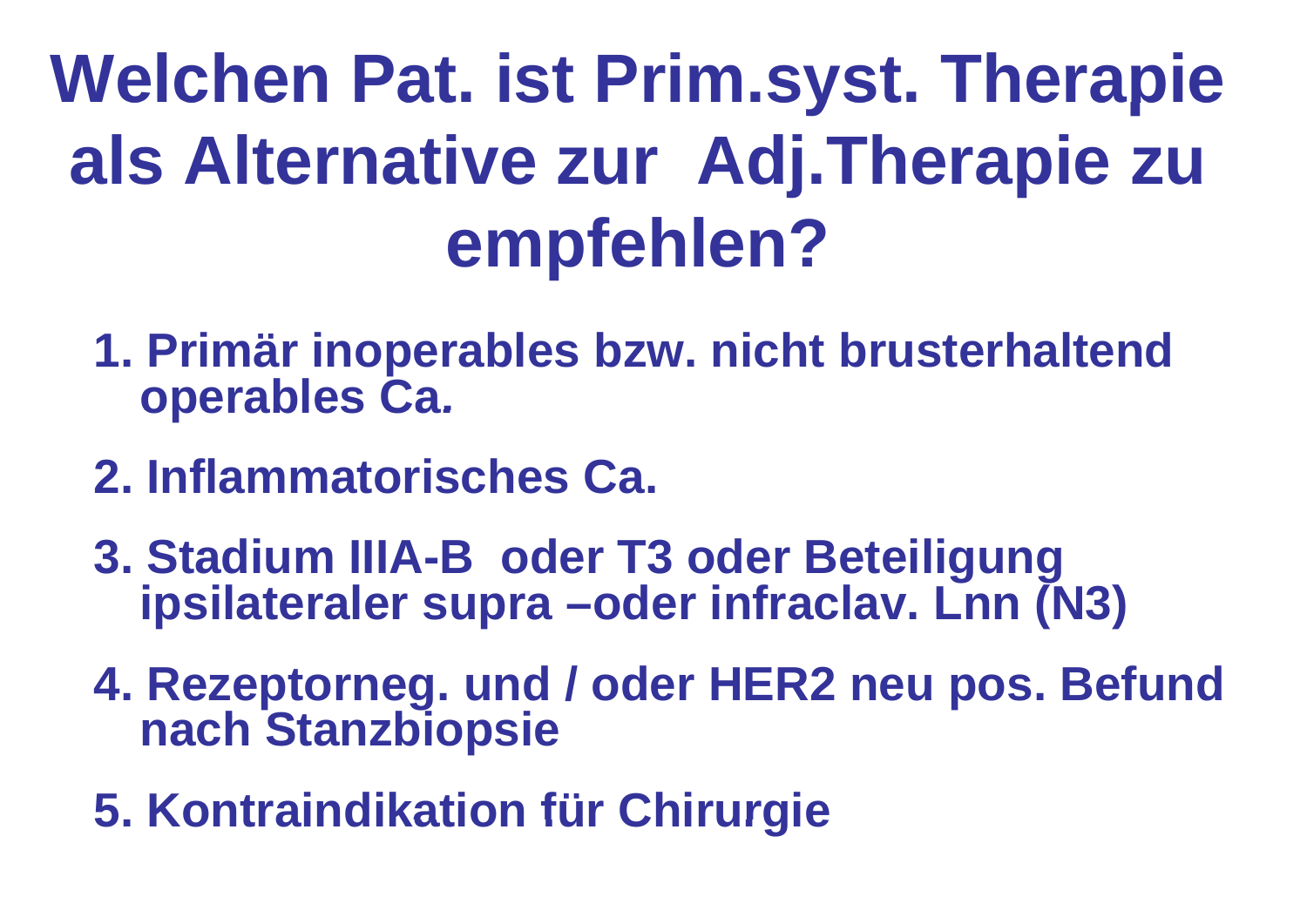#### **Behandlungsvorschläge ausserhalb klin. Studien die empfohlen werden können können.**

| <b>Regime</b>  | <b>Dosierung (mg/m<sup>2</sup>)</b> | <b>Zeitablauf</b>                          |
|----------------|-------------------------------------|--------------------------------------------|
| $AC/EC-D(P)$   | A75, E90, C600, D100                | <b>Jeweils 4 Zyklen 3</b><br>wöchentlich   |
| <b>DAC/DEC</b> | D75, A50, E75, C500                 | 6 Zyklen 3 wöch.                           |
| <b>AP-CMF</b>  | A60, P200, CMF i.v.                 | 4 Zyklen 3 wöch.<br>4 Zyklen Tag 1+8, q 28 |

A=Doxorubicin, C=Cyclophophamide, E=Epirubicin, D=Docetaxel, P=Paclitaxel, M=Methotrexate, F=5-Fluorouracil